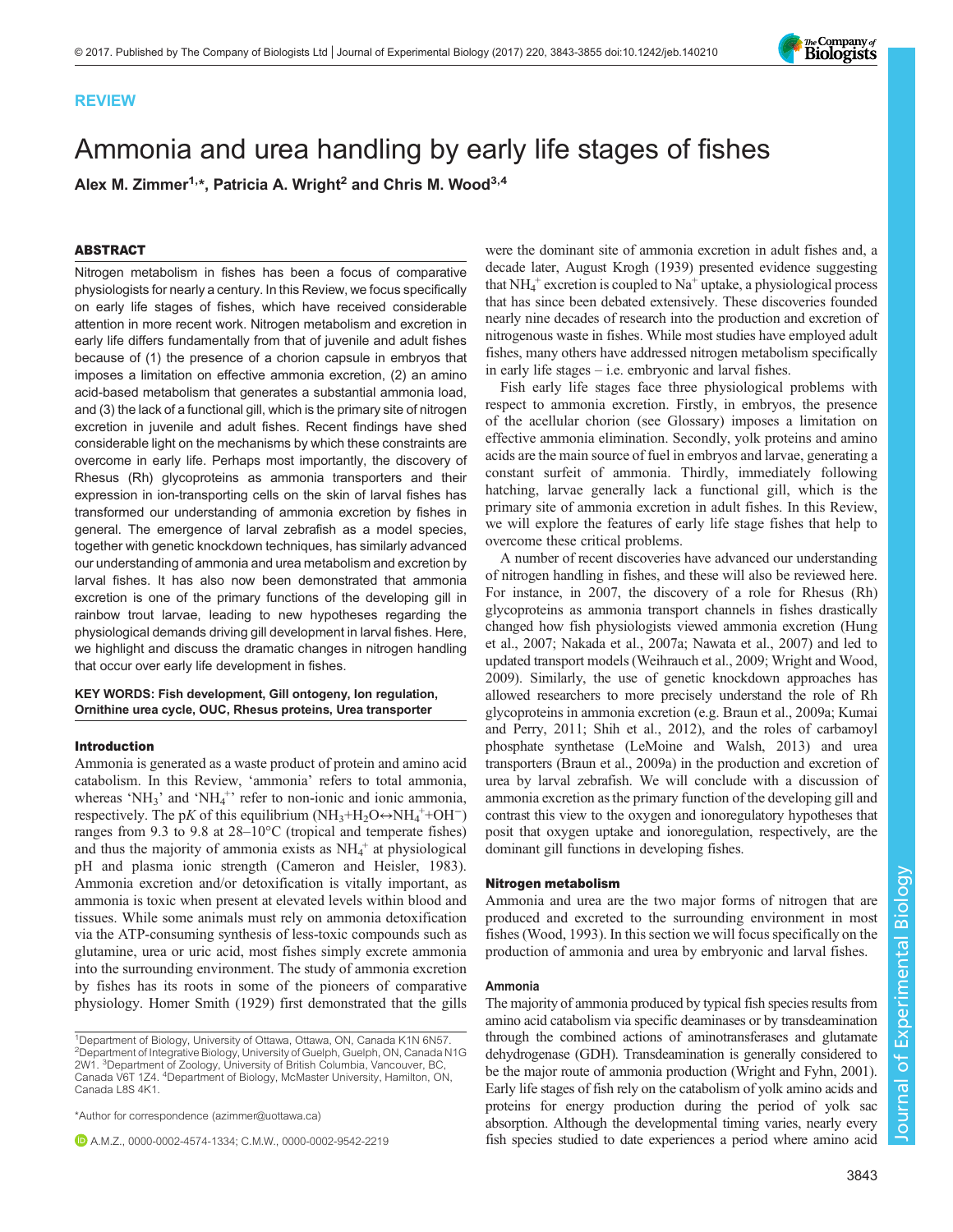|                                            | <b>List of abbreviations</b>                        |  |  |  |
|--------------------------------------------|-----------------------------------------------------|--|--|--|
| CA                                         | carbonic anhydrase                                  |  |  |  |
| CpG                                        | cytosine-phosphate-guanine                          |  |  |  |
| CPS                                        | carbamoyl phosphate synthetase                      |  |  |  |
| <b>CRISPR</b>                              | clustered regularly interspaced palindromic repeats |  |  |  |
| <b>CYA</b>                                 | complete yolk sac absorption                        |  |  |  |
| dpf                                        | days post-fertilization                             |  |  |  |
| dph                                        | days post-hatching                                  |  |  |  |
| <b>GDH</b>                                 | glutamate dehydrogenase                             |  |  |  |
| GS.                                        | glutamine synthetase                                |  |  |  |
| <b>HFA</b>                                 | high environmental ammonia                          |  |  |  |
| <b>HR</b> cells                            | H <sup>+</sup> -ATPase-rich cells                   |  |  |  |
| $J_{\rm amm}$                              | ammonia excretion                                   |  |  |  |
| $J_{\text{Na.in}}$                         | Na <sup>+</sup> uptake                              |  |  |  |
| $J_{\text{II} \text{r} \text{r} \text{r}}$ | urea excretion                                      |  |  |  |
| miRNA                                      | microRNA                                            |  |  |  |
| $\dot{M}_{\Omega_{2}}$                     | $O2$ consumption                                    |  |  |  |
| <b>NHF</b>                                 | Na <sup>+</sup> /H <sup>+</sup> -exchanger          |  |  |  |
| <b>OUC</b>                                 | ornithine-urea cycle                                |  |  |  |
| <b>PVF</b>                                 | perivitelline fluid                                 |  |  |  |
| Rh.                                        | rhesus                                              |  |  |  |
| <b>SIFT</b>                                | scanning ion-selective electrode technique          |  |  |  |
| UT                                         | urea transporter                                    |  |  |  |
|                                            |                                                     |  |  |  |

catabolism is the major source of energy production [\(Finn et al., 1991,](#page-10-0) [1995](#page-10-0); [Fyhn and Serigstad, 1987;](#page-10-0) [Rønnestad et al., 1992a,b, 1999\)](#page-11-0). In some instances, metabolic rate is supported entirely by the catabolism of free amino acids within the yolk [\(Finn et al., 1995](#page-10-0)). Thus, embryonic and larval fishes produce a substantial ammonia load as a by-product of an amino acid-based metabolism. This is reflected by developmental increases in whole-body ammonia content [\(Braun](#page-9-0) [et al., 2009a](#page-9-0); [Chadwick and Wright, 1999; Essex-Fraser et al., 2005](#page-10-0); [Finn et al., 1991; Fyhn and Serigstad, 1987](#page-10-0); [Kharbuli et al., 2006;](#page-10-0) [Rice](#page-11-0) [and Stokes, 1974](#page-11-0); [Rønnestad et al., 1992a](#page-11-0),[b](#page-11-0); [Wright et al., 1995a](#page-12-0); [Zimmer et al., 2014b\)](#page-12-0) and ammonia excretion rate [\(Braun et al., 2009a](#page-9-0); [Chadwick and Wright, 1999; Essex-Fraser et al., 2005; Finn et al.,](#page-10-0) [1991](#page-10-0); [Kharbuli et al., 2006](#page-10-0); [Rønnestad et al., 1992a](#page-11-0); [Wright et al.,](#page-12-0) [1995a](#page-12-0); [Zimmer et al., 2014b\)](#page-12-0).

Internal ammonia levels increase over embryonic development as a result of the presence of a chorion capsule (Fig. 1). The chorion capsule has pore channels that are permeable to small solutes such as NH3/NH4 <sup>+</sup> ([Groot and Alderdice, 1985](#page-10-0); [Peterson and Martin-](#page-11-0)[Robichaud, 1987\)](#page-11-0), but it constrains ammonia excretion by limiting convective diffusion away from the embryo. There is an unstirred

#### **Glossary** Ammonotelic Excreting the majority of nitrogen as ammonia. **Branchial** Pertaining to the gill. Chorion Acellular capsule surrounding the fish embryo. **Gnathostomes** Jawed fishes. Ionocyte Epithelial cell type involved in ion transport. Metabolon Structural or functional complex of enzymes or proteins. Perivitelline fluid Fluid surrounding the embryo contained within the chorion. Ureotelic Excreting the majority of nitrogen as urea.



Fig. 1. Distribution of ammonia within the rainbow trout embryo and its microenvironment. Ammonia concentration (mmol I<sup>-1</sup>) within the embryo body, yolk, surrounding perivitelline fluid, unstirred boundary layer surrounding the chorion and bulk water. Figure and values adapted from [Dhiyebi et al.](#page-10-0)

[\(2013\)](#page-10-0) and [Wright and Fyhn \(2001\)](#page-12-0).

boundary layer surrounding the embryo that has elevated levels of ammonia relative to the bulk water (Fig. 1) [\(Dhiyebi et al., 2013\)](#page-10-0). Furthermore, there is an ammonia gradient between the perivitelline fluid (PVF; see Glossary; Fig. 1) surrounding the embryo and the unstirred boundary layer surrounding the chorion, demonstrating the diffusion barrier across the chorion [\(Dhiyebi et al., 2013;](#page-10-0) [Rahaman-](#page-11-0)[Noronha et al., 1996\)](#page-11-0). Within the embryo, ammonia is generally found at higher concentrations in the yolk than in the body (Fig. 1; [Bucking](#page-10-0) [et al., 2013](#page-10-0); [Essex-Fraser et al., 2005](#page-10-0)). This sequestration may be a function of an acidic yolk [\(Rahaman-Noronha et al., 1996\)](#page-11-0) relative to the rest of the body, which would act to trap  $NH_3$  as  $NH_4^+$ . The yolk sac membrane may also be permeable to  $NH_4^+$ , and it has a negative potential relative to the surrounding PVF [\(Rahaman-Noronha et al.,](#page-11-0) [1996](#page-11-0)), perhaps indicating that  $NH_4^+$  is also sequestered in the yolk based on membrane potential, as occurs in the muscle of adult trout [\(Wang](#page-11-0) [et al., 1996;](#page-11-0) [Wright and Wood, 1988](#page-12-0)). The dominant sites of ammonia production in embryos and larvae and the mechanisms underlying ammonia distribution within the body and yolk are currently not well understood and should be addressed in future research.

# Urea

While storage of ammonia in the yolk may represent one mechanism whereby ammonia levels within the body are minimized, the primary mechanism is undoubtedly the production of urea. In typical ammonotelic (see Glossary) juvenile and adult fishes, urea is produced primarily by hydrolysis of dietary arginine (arginolysis), and also by the breakdown of uric acid (uricolysis). In early life stages, urea is additionally synthesized from glutamine and  $HCO_3^$ via the ornithine–urea cycle (OUC; [Fig. 2](#page-2-0)), which is active in early life but later repressed. In most fishes, carbamoyl phosphate synthetase III (CPSIII) is responsible for assimilating one aminonitrogen into the cycle, preferentially accepting glutamine as a nitrogen donor [\(Anderson, 1976](#page-9-0), [1980, 1981](#page-9-0); [Anderson and](#page-9-0) [Casey, 1984](#page-9-0)). As such, the glutamine-forming enzyme glutamine synthetase (GS), which converts glutamate and ammonia into glutamine [\(Fig. 2](#page-2-0)), is generally considered as an accessory enzyme of the OUC in fishes. However, in at least one ureotelic (see Glossary) teleost, CPSIII also accepts ammonia as a nitrogen donor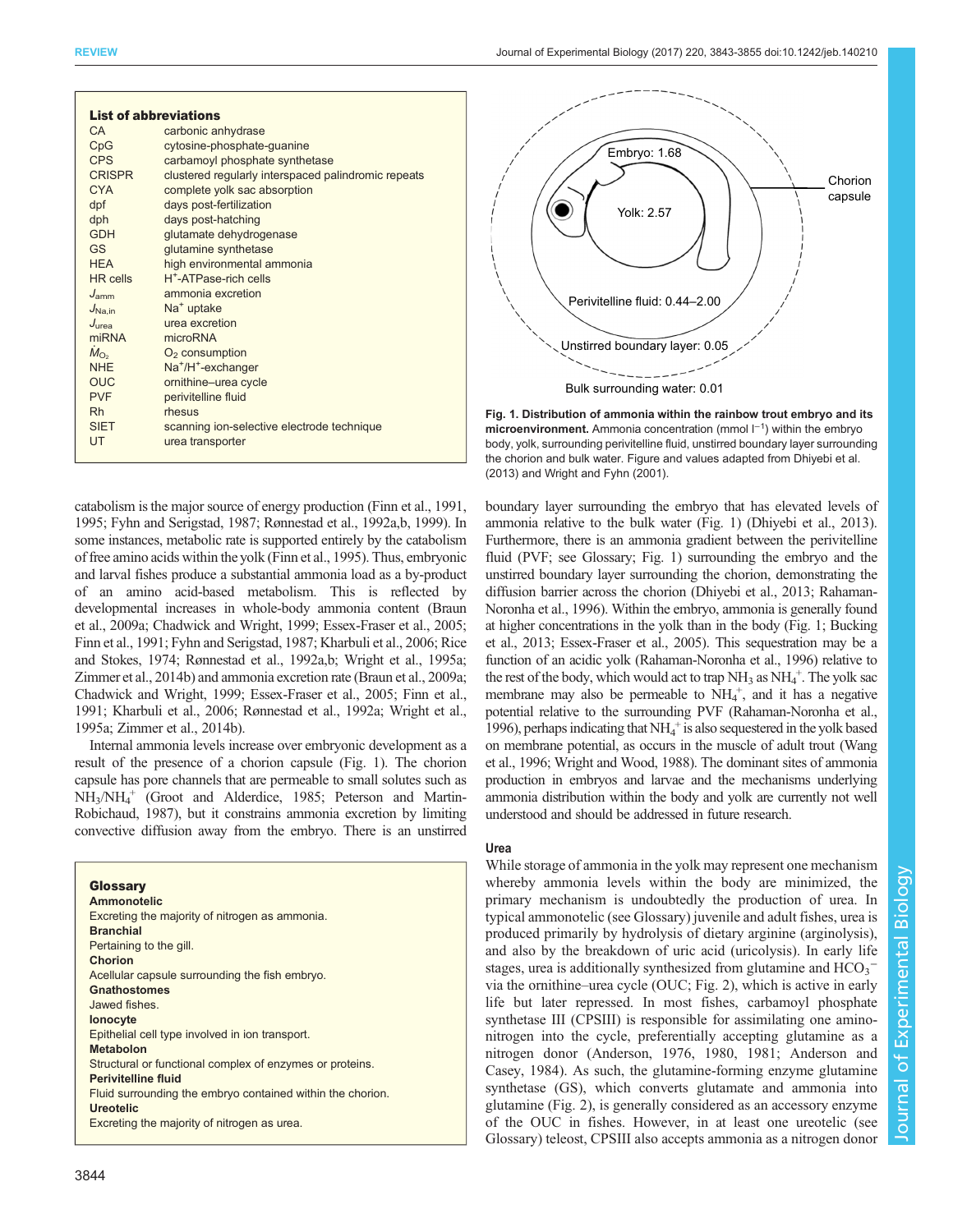<span id="page-2-0"></span>

Fig. 2. The ornithine–urea cycle in early life stages of fishes. The ornithine–urea cycle (OUC) of fishes consists of five major enzymes: carbamoyl phosphate synthetase III (CPSIII), ornithine transcarbamylase (OTC), argininosuccinate synthetase (ASS), argininosuccinate lyase (ASL) and arginase. GS, glutamine synthetase, is a key accessory enzyme. In the figure, numbers within circles represent the nitrogen-donating steps of the cycle and numbers within diamonds represent the ATP-consuming steps of the cycle. Note that ASS utilizes only 1 ATP but releases free AMP and pyrophosphate (PPi). AMP requires the input of ATP to replenish the ADP pool and thus this reaction is considered to consume 2 moles of ATP overall, assuming that this AMP remains within the AMP–ATP– ADP pool. A total of 2 moles of nitrogen are donated to form urea and the cycle consumes 5 moles of ATP for every mole of urea formed. Adapted from [Ballantyne](#page-9-0) [\(1997\)](#page-9-0).

[\(Lindley et al., 1999](#page-10-0)). In mammals, CPSI accepts ammonia as a nitrogen donor, and in both fish and mammals, CPSII accepts both glutamine and  $NH_4^+$  as donors and plays a role in pyrimidine synthesis. In all animals possessing the OUC, the second aminonitrogen is donated by aspartate, when argininosuccinate synthetase converts citrulline to argininosuccinate. The production of urea is energetically expensive, consuming 5 moles of ATP for every mole of urea produced (Fig. 2; see [Ballantyne, 1997;](#page-9-0) [Wright and Fyhn,](#page-12-0) [2001](#page-12-0), for further review).

An active OUC is present in fish early life stages. [Dépêche et al.](#page-10-0) [\(1979\)](#page-10-0) first demonstrated that urea content in developing embryos of oviparous rainbow trout (Oncorhynchus mykiss) and viviparous guppies (Poecilia reticulata) increased over development in conjunction with the biological incorporation of radiolabelled  $HCO<sub>3</sub>$ <sup>-</sup> into urea extracts. While previous studies had concluded that the OUC was not functional in rainbow trout embryos and larvae (based on the absence of detectable CPS activity; [Rice and](#page-11-0) [Stokes, 1974\)](#page-11-0), [Wright et al. \(1995a\)](#page-12-0) later demonstrated that CPSIII activity was detected when glutamine was included in the reaction buffer. The mRNA expression and/or activity of CPSIII and other OUC enzymes has now been demonstrated in embryos and larvae of ammonotelic species [rainbow trout [\(Korte et al., 1997;](#page-10-0) [Steele et al.,](#page-11-0) [2001](#page-11-0); [Wright et al., 1995a](#page-12-0)), zebrafish (Danio rerio; [LeMoine and](#page-10-0) [Walsh, 2013](#page-10-0)), Atlantic cod (Gadus morhua; [Chadwick and Wright,](#page-10-0) [1999](#page-10-0)), Atlantic halibut (Hippoglossus; [Terjesen et al., 2000](#page-11-0))] and ureotelic species [Magadi tilapia (Alcolapia grahami; [Randall et al.,](#page-11-0) [1989](#page-11-0); [Lindley et al., 1999\)](#page-10-0); African catfish (Clarias batrachus; [Kharbuli et al., 2006;](#page-10-0) [Terjesen et al., 2001\)](#page-11-0) and gulf toadfish (Opsanus beta; [Barimo et al., 2004](#page-9-0))]. In ammonotelic fishes, CPSIII activity and OUC functionality are eventually repressed during later development. Therefore, the levels of urea accumulated during embryogenesis generally decrease as larval development proceeds [\(Dépêche et al., 1979](#page-10-0); [Essex-Fraser et al., 2005; Kharbuli et al.,](#page-10-0)

[2006;](#page-10-0) [Rice and Stokes, 1974](#page-11-0); [Wright et al., 1995a](#page-12-0); [Zimmer and](#page-12-0) [Wood, 2016](#page-12-0)), probably owing to both an increase in excretion and a decrease in OUC activity. The increase in urea excretion may also be attributed to the catabolism of arginine, as whole-body levels of arginine tend to decrease over development ([Finn et al., 1991;](#page-10-0) [Rice](#page-11-0) [and Stokes, 1974](#page-11-0); [Rønnestad et al., 1992a,b\)](#page-11-0), in parallel with an increase in arginase activity [\(Chadwick and Wright, 1999](#page-10-0); [Rice and](#page-11-0) [Stokes, 1974](#page-11-0); [Terjesen et al., 2002](#page-11-0); [Wright et al., 1995a\)](#page-12-0) and urea transporter mRNA expression ([Hung et al., 2008](#page-10-0)), which is discussed further below. The mechanism by which CPSIII and overall OUC activities are silenced over development in ammonotelic fish is currently not known but, at least in zebrafish, it does not appear to involve the methylation of cytosine-phosphateguanine (CpG) islands in the promoter region of the CPSIII gene [\(LeMoine and Walsh, 2013](#page-10-0)). The role of regulatory small RNAs or microRNAs (miRNAs), which may be differentially expressed over zebrafish development ([Pasquinelli et al., 2000](#page-11-0)) and which can target mRNAs for degradation [\(Giraldez et al., 2006;](#page-10-0) see [Mishima,](#page-11-0) [2012,](#page-11-0) for a review), may be an interesting avenue for future research on CPSIII gene silencing.

# Ammonia detoxification

[Griffith \(1991\)](#page-10-0) proposed that the production of urea via the OUC in fish early life stages probably evolved in early gnathostomes (see Glossary) to prevent ammonia toxicity during prolonged, amino acidfuelled embryogenesis. Several studies have used high environmental ammonia (HEA) or high pH (pH 9–9.5) exposures, which inhibit ammonia excretion in adult fishes [\(Wilkie and Wood, 1991](#page-12-0), [1994](#page-12-0); [Wilson et al., 1994](#page-12-0); [Wright and Wood, 1985\)](#page-12-0), to assess the capacity of fishes in early life stages to detoxify ammonia to urea. In rainbow trout embryos, exposure to HEA led to an inhibition or reversal of ammonia excretion  $(J_{\text{amm}})$ , but no change in urea excretion  $(J_{\text{urea}})$ [\(Sashaw et al., 2010;](#page-11-0) [Wright and Land, 1998\)](#page-12-0). The urea content of the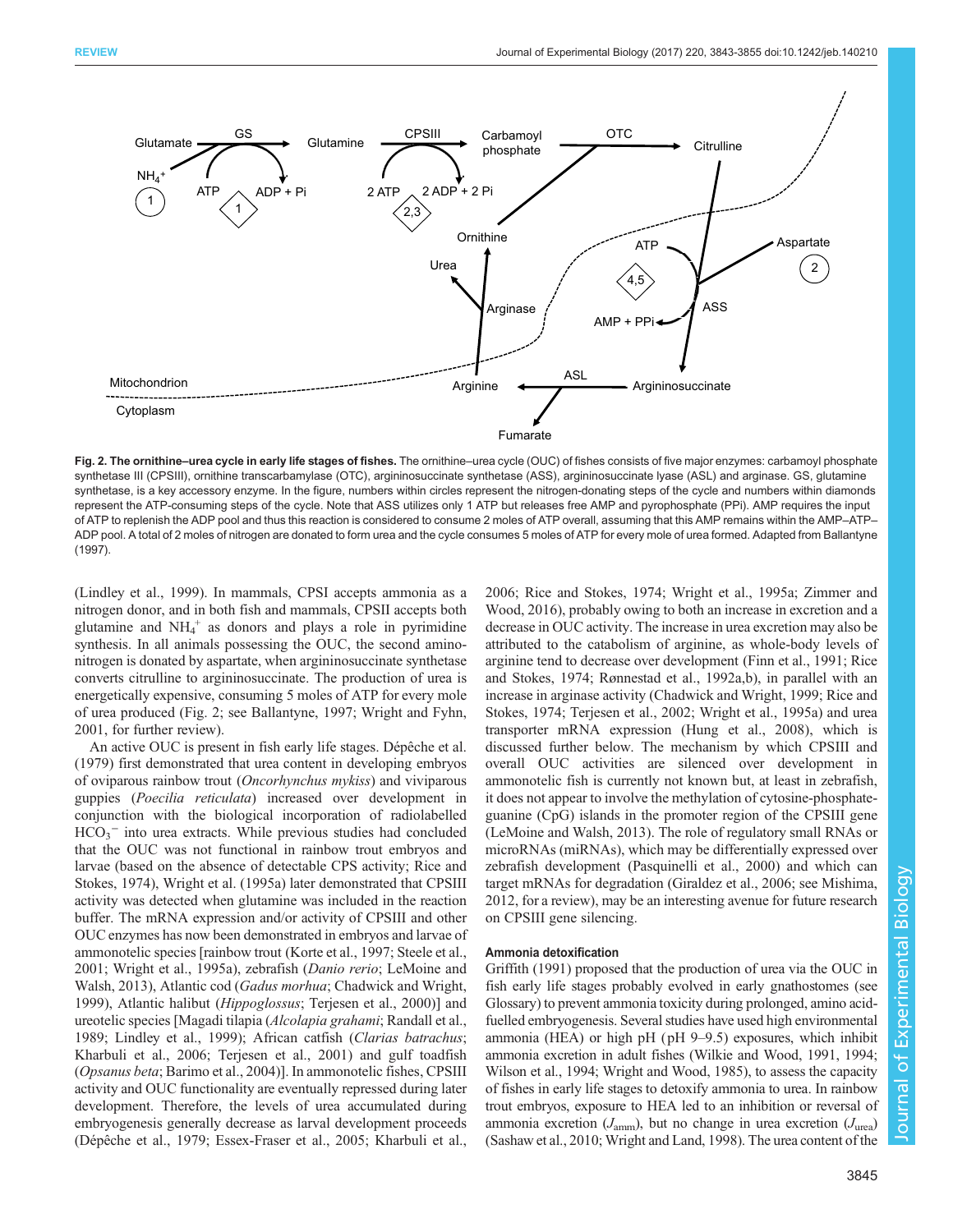<span id="page-3-0"></span>embryos, however, did increase ([Sashaw et al., 2010\)](#page-11-0), perhaps suggesting that the presence of the chorion also limits urea diffusion at this stage. Indeed, in free-swimming larvae lacking a chorion,  $J_{\text{unea}}$ increased in response to HEA or high pH exposure, in conjunction with a decrease in  $J_{\text{amm}}$  [\(Wright and Land, 1998](#page-12-0)); the same has been observed in larval zebrafish ([Braun et al., 2009b](#page-10-0)). The capacity to convert ammonia to urea was detected as early as 1 day postfertilization (dpf) in zebrafish that were treated with injections of ammonia into the yolk [\(Bucking et al., 2013\)](#page-10-0), suggesting the presence of an active OUC capable of detoxifying exogenous ammonia. However, in trout larvae exposed to chronic HEA, the activity of CPSIII could only account for 50% of increased urea production [\(Steele et al., 2001\)](#page-11-0). This is similar to adult fishes chronically exposed to high pH, where  $J_{\text{amm}}$  decreases and  $J_{\text{urea}}$  transiently increases [\(Wilkie et al., 1996; Wright, 1993\)](#page-12-0), despite the absence of a functional OUC. It is unclear how or why the excretion of non-OUCderived urea increases in response to ammonia loading in these fishes. Interestingly, Steele et [al. \(2001\)](#page-11-0) also showed that ammonia accumulation during HEA exposure in trout embryos was limited to the yolk, similar to other findings [\(Bucking et al., 2013; Essex-Fraser](#page-10-0) [et al., 2005](#page-10-0); [Rahaman-Noronha et al.,](#page-11-0) 1996), highlighting this potential mechanism for limiting ammonia toxicity. However, the role of the OUC in detoxifying ammonia cannot be discounted. In zebrafish larvae injected with ammonia, morpholino antisense oligonucleotide knockdown of CPSIII led to a decrease in urea production and a consequently elevated whole-body ammonia content relative to fish treated with sham morpholino ([LeMoine and Walsh, 2013\)](#page-10-0). Overall, it is clear that early life stages of fishes possess the capacity to limit ammonia toxicity, and in some instances are extremely tolerant to ammonia, surviving exposure to 27 mmol  $l^{-1}$  NH<sub>4</sub>Cl for up to 6 days (Atlantic halibut; [Terjesen et al., 1998\)](#page-11-0).

#### Ammonia excretion

The major nitrogenous waste excreted can vary between ammonia and urea in developing fishes [\(Braun et al., 2009a;](#page-9-0) [Chadwick and](#page-10-0) [Wright, 1999](#page-10-0); [Essex-Fraser et al., 2005;](#page-10-0) [Wright et al., 1995a](#page-12-0)); however, ammonia predominates following hatching [\(Braun et al.,](#page-9-0) [2009a](#page-9-0); [Chadwick and Wright, 1999; Essex-Fraser et al., 2005](#page-10-0); [Terjesen et al., 2002](#page-11-0); [Wright et al., 1995a\)](#page-12-0) (Fig. 3). Indeed, ammonia accounts for 70–90% of total nitrogen excretion in juvenile and adult stages of most ammonotelic fishes [\(Wood, 1993\)](#page-12-0).

#### Sites of excretion

It is only in the past decade that researchers have focused on understanding cutaneous  $J_{\text{amm}}$  by fish early life stages. In juvenile and adult fishes, the dominant site of  $J_{\text{amm}}$  is the gill (branchial ammonia excretion; see Glossary), while gastrointestinal, renal and cutaneous routes generally contribute less than 10–20% of total  $J_{\text{amm}}$  [\(Wood, 1993\)](#page-12-0). Immediately following hatching, however, most larval fishes possess only a rudimentary gill with minimal respiratory and ionoregulatory capacity owing to its small surface area and low density of ionocytes (see Glossary) [\(Gonzalez et al.,](#page-10-0) [1996](#page-10-0); [Rombough, 1999, 2007; Varsamos et al., 2002](#page-11-0); [Wells and](#page-11-0) [Pinder, 1996a](#page-11-0)). Therefore, larval fishes must rely on extra-branchial routes for  $J_{\text{amm}}$  and other processes that are typically performed by the gill of developed fishes. The skin of larvae effectively serves this purpose. Early in development, the skin comprises the majority of functional surface area ([Rombough, 1999; Rombough and Moroz,](#page-11-0) [1990](#page-11-0); [Wells and Pinder, 1996a](#page-11-0)) and has higher ionocyte density than the gill ([Katoh et al., 2000](#page-10-0); [Rombough, 1999\)](#page-11-0). In fact, the skin of larval fishes accounts for the majority of both gas exchange and ion regulation following hatching [\(Fu et al., 2010;](#page-10-0) [Wells and Pinder,](#page-11-0)



Fig. 3. Ureotelism in early life stages of fish. The graph shows the percentage of nitrogen excreted as urea in early life stages of several ammonotelic species and one facultatively ureotelic species (walking catfish). Relative embryo time was calculated by dividing age in days post-fertilization (dpf) by hatching time in dpf, such that a relative embryo time of 1 represents the hatching time for each species. The first dashed vertical line represents hatching time and the subsequent dashed lines represent the time at complete yolk sac absorption (CYA) for each species (superscript letters). The shaded lower half of the plot represents ammonotelism, where less than 50% of nitrogen is excreted as urea; the upper half represents ureotelism. Data for each species: <sup>a</sup>Oncorhynchus mykiss [\(Wright et al., 1995a\)](#page-12-0); <sup>b</sup>Oncorhynchus mykiss [\(Essex-Fraser et al., 2005](#page-10-0)); <sup>c</sup>Oncorhynchus mykiss ([Zimmer et al.,](#page-12-0) [2014b; Zimmer and Wood, 2016](#page-12-0)); <sup>d</sup>Danio rerio ([Braun et al., 2009a](#page-9-0)); <sup>e</sup>Gadus morhua, Newfoundland population ([Chadwick and Wright, 1999\)](#page-10-0); <sup>f</sup>Gadus morhua, New Brunswick population [\(Chadwick and Wright, 1999\)](#page-10-0); <sup>g</sup>Hippoglossus hippoglossus [\(Terjesen et al., 2002\)](#page-11-0); <sup>h</sup>Clarias batrachus [\(Kharbuli et al., 2006\)](#page-10-0).

[1996b;](#page-11-0) [Zimmer et al., 2014b](#page-12-0)), and the majority of  $J_{\text{amm}}$  also occurs via the skin in rainbow trout post-hatching ([Zimmer and](#page-12-0) [Wood, 2015](#page-12-0); [Zimmer et al., 2014b](#page-12-0)) [\(Fig. 4A](#page-4-0)). To date, no study to our knowledge has assessed the contribution of gastrointestinal and/or renal routes to overall  $J_{\text{amm}}$  in early life, despite the fact that the kidney is functional early in development [\(Varsamos](#page-11-0) [et al., 2005](#page-11-0)). Our understanding of these extra-branchial contributions may be increased through the use of in vitro approaches using isolated guts or nephrons of embryonic and larval fishes. One example of such an approach is the scanning ion-selective electrode technique (SIET) that has been used to measure epithelial NH<sub>4</sub><sup>+</sup> fluxes in Malpighian tubules of fruit flies (Browne and O'[Donnell, 2013\)](#page-10-0).

The contributions of the intestine and kidney to  $J_{\text{amm}}$  are likely to be minimal in early life, however, given that renal routes contribute less to overall  $J_{\text{amm}}$  than cutaneous routes even in adult trout ([Zimmer et al.,](#page-12-0) [2014a](#page-12-0)), and gastrointestinal excretion is negligible ([Kajimura et al.,](#page-10-0) [2004](#page-10-0)). Overall,  $J_{\text{amm}}$  by fish early life stages is defined by an early cutaneous phase followed by a later shift to branchial  $J_{\text{amm}}$  ([Fig. 4](#page-4-0)A).

## Mechanisms of excretion

Branchial ion and ammonia transport models can vary between species ([Dymowska et al., 2012\)](#page-10-0). Therefore, this section will begin with a general overview of the mechanisms of  $J_{\text{amm}}$  by freshwater fishes, followed by a more detailed discussion of the specific mechanisms utilized by the larval stages of zebrafish, trout and freshwater-acclimated Japanese medaka (Oryzias latipes). Notably,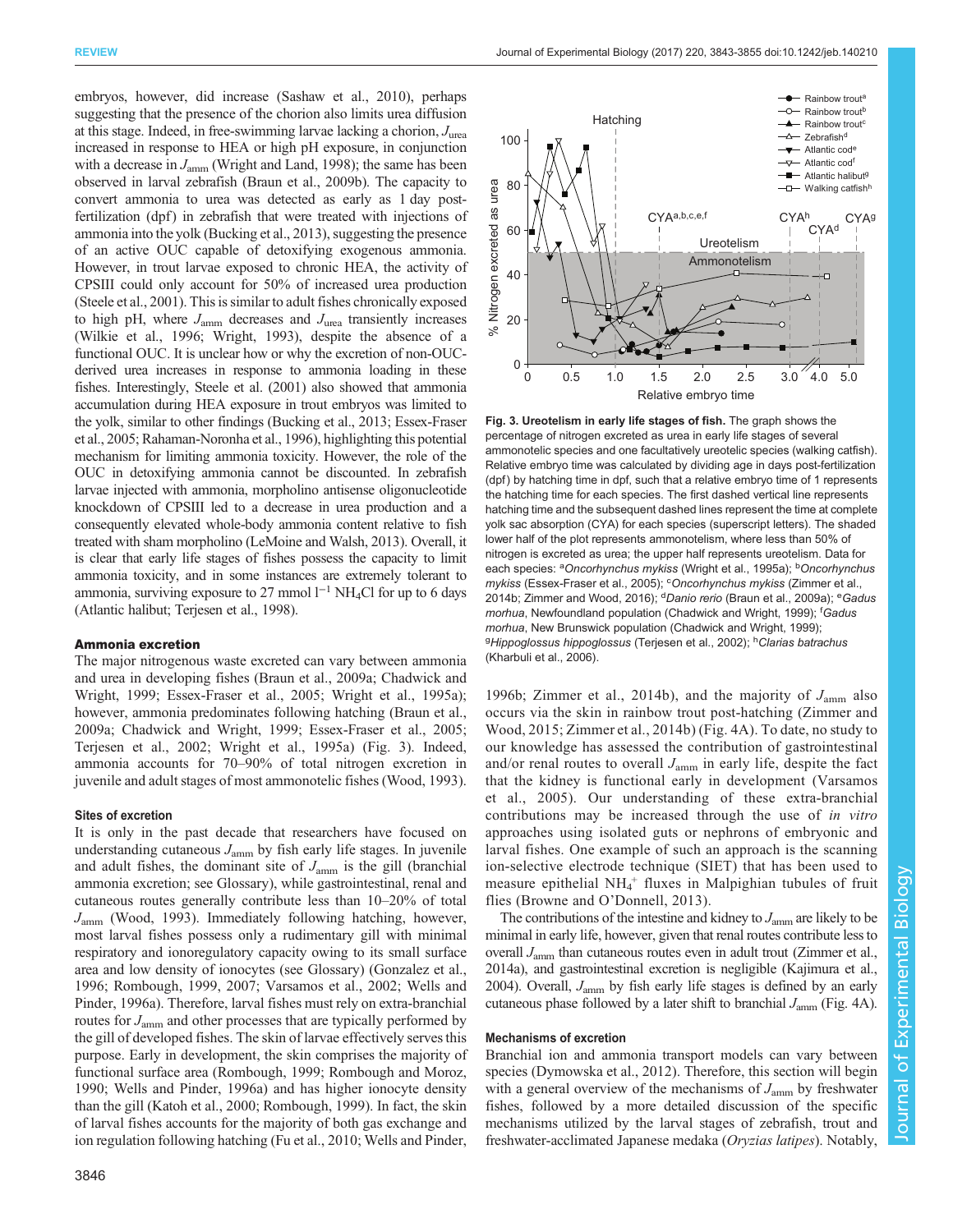<span id="page-4-0"></span>

Fig. 4. Cutaneous and branchial contributions to ammonia excretion, Na<sup>+</sup> uptake and  $O<sub>2</sub>$  consumption in developing rainbow trout larvae. Relative branchial and cutaneous ammonia excretion ( $J_{\text{amm}}$ ; A), Na<sup>+</sup> uptake ( $J_{\text{Na,in}}$ ; B) and oxygen consumption ( $\dot{M}_\mathrm{O_2};$  C), expressed as a percentage of the total, by rainbow trout (Oncorhynchus mykiss) over the first 21 days post-hatching (dph). Dashed vertical lines represent the skin-to-gill transition for each process. Data and calculations from [Zimmer et al. \(2014b\).](#page-12-0)

much less is known regarding the embryonic stage when fish are surrounded by the PVF within the chorion.

Arguably one of the most important advances in the nearly century-long study of  $J_{\text{amm}}$  in fishes was made only in the past decade with the discovery of Rh glycoprotein expression in the gills and skin ([Hung et al., 2007](#page-10-0); [Nakada et al., 2007a,b; Nawata et al.,](#page-11-0) [2007](#page-11-0)). Since this discovery, a role for Rh glycoproteins in

facilitating bi-directional ([Nawata et al., 2010a\)](#page-11-0) epithelial ammonia transport has been demonstrated in many species [\(Braun](#page-9-0) [et al., 2009a](#page-9-0); [Nakada et al., 2010](#page-11-0); [Nawata et al., 2007](#page-11-0), [2010a](#page-11-0),[b](#page-11-0); [Sinha et al., 2013;](#page-11-0) [Wood et al., 2013; Wu et al., 2010](#page-12-0)). [Nakada et al.](#page-11-0) [\(2007b\)](#page-11-0) showed that the apical Rh glycoprotein Rhcg1 (see [Box 1\)](#page-5-0) was expressed in the yolk sac epithelium of zebrafish, and that  $J_{\text{amm}}$ and the number of Rhcg1-expressing cells on the yolk sac increased in conjunction over development. The expression levels of Rh genes in zebrafish embryos and larvae also increased in parallel with  $J_{\text{amm}}$ over development ([Braun et al., 2009a\)](#page-9-0), and this same phenomenon has been observed in early life stages of trout ([Hung et al., 2008](#page-10-0); [Zimmer et al., 2014b\)](#page-12-0). Additionally, many studies have demonstrated strong evidence of a role for Rh glycoproteins in  $J_{\text{amm}}$  by larval zebrafish using morpholino gene knockdown [\(Braun](#page-9-0) [et al., 2009a](#page-9-0); [Kumai and Perry, 2011;](#page-10-0) [Shih et al., 2008](#page-11-0), [2012](#page-11-0), [2013\)](#page-11-0).

[Krogh \(1939\)](#page-10-0) first posited that  $NH_4^+$  is excreted by direct exchange with  $Na<sup>+</sup>$  in freshwater fishes, thereby maintaining electroneutrality. While this idea was controversial for many years, the current consensus (which has emerged since the discovery of Rh glycoproteins in fishes) supports Krogh's idea, although the mechanism is more complicated than he probably envisaged. Branchial  $J_{\text{amm}}$ , mediated by ammoniaconductive Rh channel glycoproteins, is thought to be loosely coupled to Na<sup>+</sup> uptake via an indirect 'Na<sup>+</sup>/NH<sub>4</sub><sup>+</sup>-exchange complex' ([Tsui](#page-11-0) [et al., 2009;](#page-11-0) [Wright and Wood, 2009](#page-12-0)). This mechanism, which is distinctly different from direct Na<sup>+</sup>/NH<sub>4</sub><sup>+</sup> exchange [\(Krogh, 1939](#page-10-0); [Maetz and Garcia-Romeu, 1964\)](#page-10-0), is a flexible, indirect coupling of  $Na<sup>+</sup>$  uptake and  $NH<sub>4</sub><sup>+</sup>$  excretion that appears to be facilitated by two primary mechanisms, Na<sup>+</sup>/H<sup>+</sup>-exchangers (NHEs) and H<sup>+</sup>-ATPase [\(Dymowska et al., 2012;](#page-10-0) [Weihrauch et al., 2009;](#page-11-0) [Wright and Wood,](#page-12-0) [2009](#page-12-0), [2012](#page-12-0)).

NHEs are believed to facilitate indirect  $Na^+/NH_4^+$  exchange by forming a functional metabolon (see Glossary) with Rh glycoproteins [\(Fig. 5A](#page-5-0); [Ito et al., 2013\)](#page-10-0). Notably, the thermodynamic feasibility of NHEs in freshwater has been challenged previously, as intracellular [Na<sup>+</sup>] (2–80 mmol l<sup>-1</sup>) is much greater than [Na<sup>+</sup>] of most freshwater (<1 mmol l−<sup>1</sup> ) [\(Parks et al., 2008\)](#page-11-0). However, closely associated apical Rh glycoproteins are believed to establish an intracellular acidic microenvironment by stripping off  $H^+$  from cytosolic  $NH_4^+$ and subsequently conducting NH<sub>3</sub>, thereby providing a sufficiently large pH gradient to drive  $\text{Na}^+\text{/H}^+$  exchange via NHE [\(Fig. 5A](#page-5-0); [Conroy et al., 2005; Khademi, 2004](#page-10-0); [Knepper and Agre, 2004](#page-10-0); [Nawata et al., 2010a;](#page-11-0) [Wright and Wood, 2012](#page-12-0)). In the apical boundary layer, these protons from  $\text{Na}^+\text{/H}^+$  exchange titrate  $\text{NH}_3$  to  $NH_4^+$ , maintaining the partial pressure gradient of NH<sub>3</sub> ( $P_{NH_3}$ ). Previous work has demonstrated that Rhcg1 knockdown reduced Na<sup>+</sup> uptake in larval zebrafish (see 'Zebrafish' section, below). Furthermore, [Ito et al. \(2014\)](#page-10-0) showed that zebrafish NHE3b expressed in Xenopus oocytes facilitated  $Na<sup>+</sup>$  uptake from a medium containing only 0.5 mmol  $l^{-1}$  Na<sup>+</sup> when oocytes were acidified, supporting the notion that favourable pH gradients can drive  $\text{Na}^+\text{/H}^+$  exchange against unfavourable  $\text{[Na}^+$ ] gradients. These researchers also presented evidence that NH<sub>4</sub><sup>+</sup> may take the place of H<sup>+</sup> on zebrafish NHE3b [\(Ito et al., 2014](#page-10-0)), though this idea has been debated previously (see [Wright and Wood, 2009](#page-12-0), for review).

 $H^+$ -ATPase also facilitates indirect  $Na^+/NH_4^+$  exchange by simultaneously promoting  $J_{\text{amm}}$  by boundary layer acidification (thereby maintaining the  $P_{NH_3}$  gradient) and promoting electrogenic  $Na<sup>+</sup>$  uptake via putative  $Na<sup>+</sup>$  channels, which may be acid-sensing ion channels [\(Dymowska et al., 2014, 2015](#page-10-0)). It has been argued that this electrogenic  $Na<sup>+</sup>$  uptake model is more favourable than the NHE model on thermodynamic grounds ([Avella and Bornancin,](#page-9-0) [1989;](#page-9-0) [Parks et al., 2008\)](#page-11-0). It is also important to note that boundary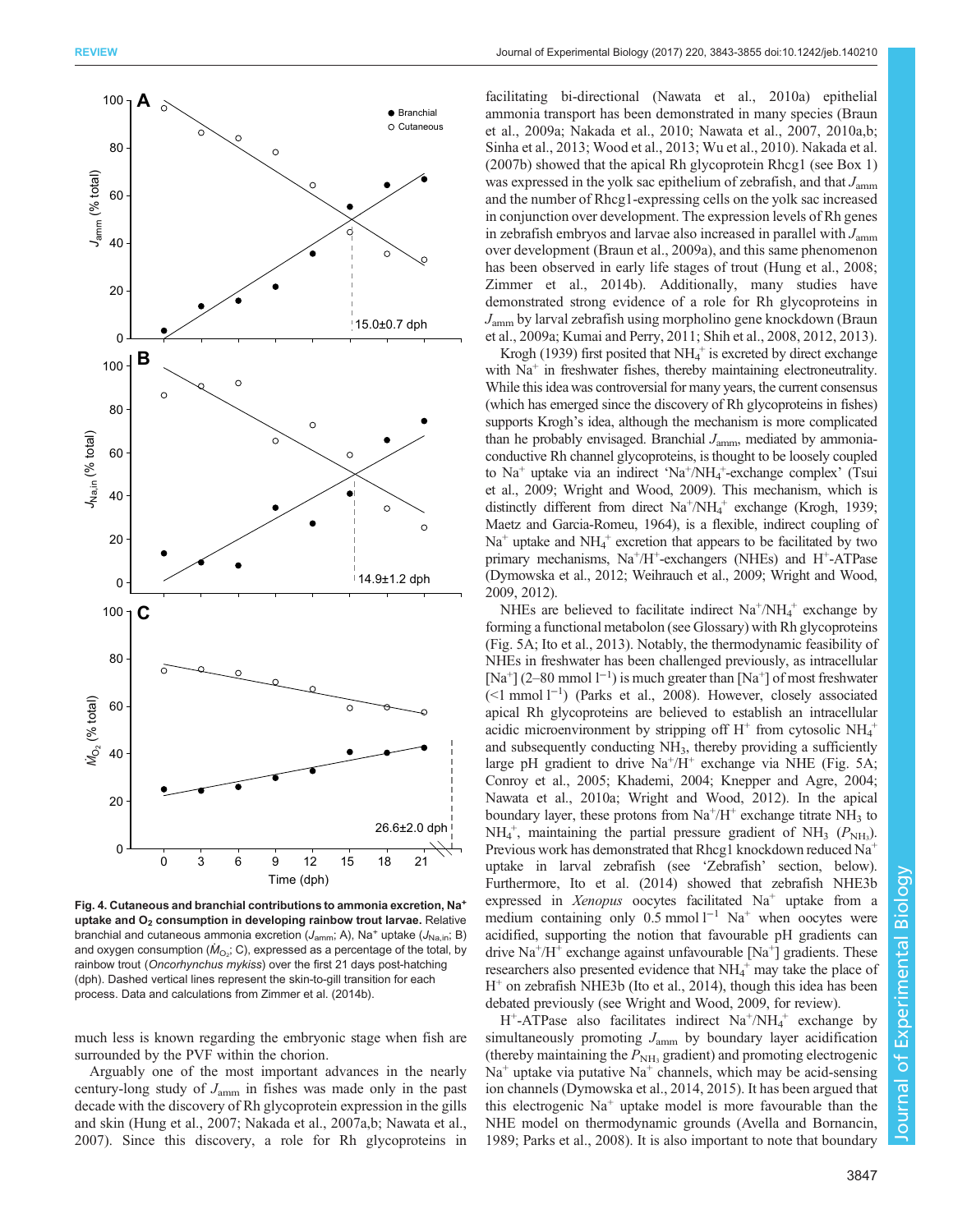<span id="page-5-0"></span>

Fig. 5. Models of ammonia excretion and Na<sup>+</sup> uptake by cutaneous ionocytes of larval freshwater fishes. (A) Generalized diagram of Rhesus-Na<sup>+</sup>/H<sup>+</sup>exchanger (Rh-NHE) metabolon function in freshwater fishes. (B) Models of apical ammonia excretion and Na<sup>+</sup> uptake by H<sup>+</sup>-ATPase-rich (HR) cells of zebrafish, peanut lectin agglutinin-positive (PNA+)-like ionocytes of rainbow trout and ionocytes of Japanese medaka. HAT, H+-ATPase; NHE, Na+/H+-exchanger; NKA, Na+/K+-ATPase; Rhcg1, Rhesus glycoprotein Rhcg1. See 'Ammonia excretion' section for details.

layer acidification may also be achieved by the hydration of excreted  $CO<sub>2</sub>$  by apical carbonic anhydrase (CA). Both apical and cytosolic CA can also influence Na<sup>+</sup> uptake ([Ito et al., 2013](#page-10-0); [Lin et al., 2008\)](#page-10-0) and have been implicated in coordinating indirect  $Na^+/NH_4^+$ exchange (see [Hwang and Chou, 2013;](#page-10-0) [Wright and Wood, 2009,](#page-12-0) for review).

# Zebrafish

The mechanisms of  $J_{\text{amm}}$  and Na<sup>+</sup> uptake ( $J_{\text{Na,in}}$ ) by larval zebrafish are the best described for any fish species [\(Hwang, 2009](#page-10-0); [Hwang](#page-10-0) [and Chou, 2013; Kwong et al., 2014\)](#page-10-0). [Lin et al. \(2006\)](#page-10-0) first identified  $H^+$ -ATPase-rich cells (HR cells; Fig. 5B) in the yolk sac membrane of larval zebrafish. These cells, which are also present in the gills, secrete acid [\(Lin et al., 2006](#page-10-0)), express NHE3b ([Ito et al.,](#page-10-0) [2013](#page-10-0); [Yan et al., 2007](#page-12-0)) and Rhcg1 ([Nakada et al., 2007b](#page-11-0)), and are major sites of  $Na<sup>+</sup>$  accumulation, which is blocked by inhibition of H+-ATPase and NHE with bafilomycin and EIPA, respectively [\(Esaki et al., 2007](#page-10-0)). They are also believed to be an important site of Jamm [\(Shih et al., 2012, 2013](#page-11-0)). Although HR cells in the yolk sac skin possess the hallmark components of  $Na^+/NH_4^+$  exchange, there does not appear to be any coupled exchange under normal laboratory conditions [neutral pH (7–8); 0.5–0.8 mmol l<sup>-1</sup> Na<sup>+</sup>] [\(Kumai and Perry, 2011;](#page-10-0) [Shih et al., 2012\)](#page-11-0). However, when

#### Box 1. Rhcg gene nomenclature in fish

In 2011, the nomenclature of the rhcg genes in zebrafish was changed in order to conform to zebrafish gene nomenclature guidelines. drRhcg1, drRhcg2 and drRhcg3 were renamed rhcgb, rhcgl1 and rhcga, respectively (see [Table 1\)](#page-6-0). In trout, these names have yet to be adopted, although this may change during the annotation process of the sequenced trout genome ([Berthelot et al., 2014](#page-9-0)). In this Review, we have opted to maintain the commonly used nomenclature of cited studies in order to avoid confusion.

[2011\)](#page-10-0) or low [Na<sup>+</sup>] (0.005 mmol l<sup>-1</sup>) ([Shih et al., 2012](#page-11-0)), substantial Na<sup>+</sup>/NH<sub>4</sub><sup>+</sup> exchange was observed. In 4 dpf larvae reared at neutral pH, knockdown of Rhcg1 led to a significant inhibition of wholebody  $J_{\text{amm}}$ , but had no effect on  $J_{\text{Na,in}}$ . However, in low pH, Rhcg1 knockdown substantially reduced both  $J_{\text{amm}}$  and  $J_{\text{Na,in}}$  [\(Kumai and](#page-10-0) [Perry, 2011\)](#page-10-0). Similarly, Rhcg1 or NHE3b knockdown led to a concomitant decrease in  $NH_4^+$  efflux and  $Na^+$  influx across the yolk sac skin of zebrafish reared in low  $Na<sup>+</sup>$ , but coupling of these processes was generally absent under normal conditions ([Shih et al.,](#page-11-0) [2012\)](#page-11-0). When larvae were reared in HEA [5 mmol  $l^{-1}$  NH<sub>4</sub><sup>+</sup> as  $(NH_4)_2SO_4$ ], cutaneous  $NH_4^+$  efflux increased, but Na<sup>+</sup> influx was unchanged. However, significant increases in both  $NH_4^+$  flux and  $Na<sup>+</sup>$  flux, measured in the absence of external ammonia, were observed when larvae were simultaneously reared in low  $Na<sup>+</sup>$  and HEA [\(Shih et al., 2012\)](#page-11-0). Therefore, the Rh-NHE metabolon (Fig. 5A) probably plays an important role in coordinating  $Na^{+}$ / NH<sub>4</sub><sup>+</sup> exchange by HR cells (Fig. 5B) only under conditions where the system is challenged, such as low  $pH$  or low  $Na^+$ , despite these findings being in contradiction to thermodynamic assumptions of  $Na<sup>+</sup>/H<sup>+</sup>$  exchange in freshwater [\(Parks et al., 2008](#page-11-0)). An important caveat of these studies is that these acidic and dilute conditions probably do not reflect the natural environment of this species [\(Engeszer et al., 2007\)](#page-10-0), and thus indirect  $Na^+/NH_4^+$  exchange in larval zebrafish may not occur in natural conditions. Nevertheless, the zebrafish is a useful model species for those fishes that do inhabit acidic and dilute environments ([Kwong et al., 2014](#page-10-0)).

zebrafish larvae were reared under low pH ( pH 4) ([Kumai and Perry,](#page-10-0)

Keratinocytes in the yolk sac membrane are also important sites of NH4 <sup>+</sup> efflux. In zebrafish larvae, keratinocytes express basolateral and apical Rhbg ([Shih et al., 2013\)](#page-11-0), whereas in other species, Rhbg is generally restricted to the basolateral membrane ([Nakada et al.,](#page-11-0) [2007a](#page-11-0)). In these cells, there is no coupling of  $NH_4^+$  efflux to  $H^+$ efflux or  $Na<sup>+</sup>$  influx, and  $J<sub>amm</sub>$  is probably passive, in contrast to  $H^+$ -ATPase- and/or NHE3b-facilitated  $J_{\text{amm}}$  by HR cells. The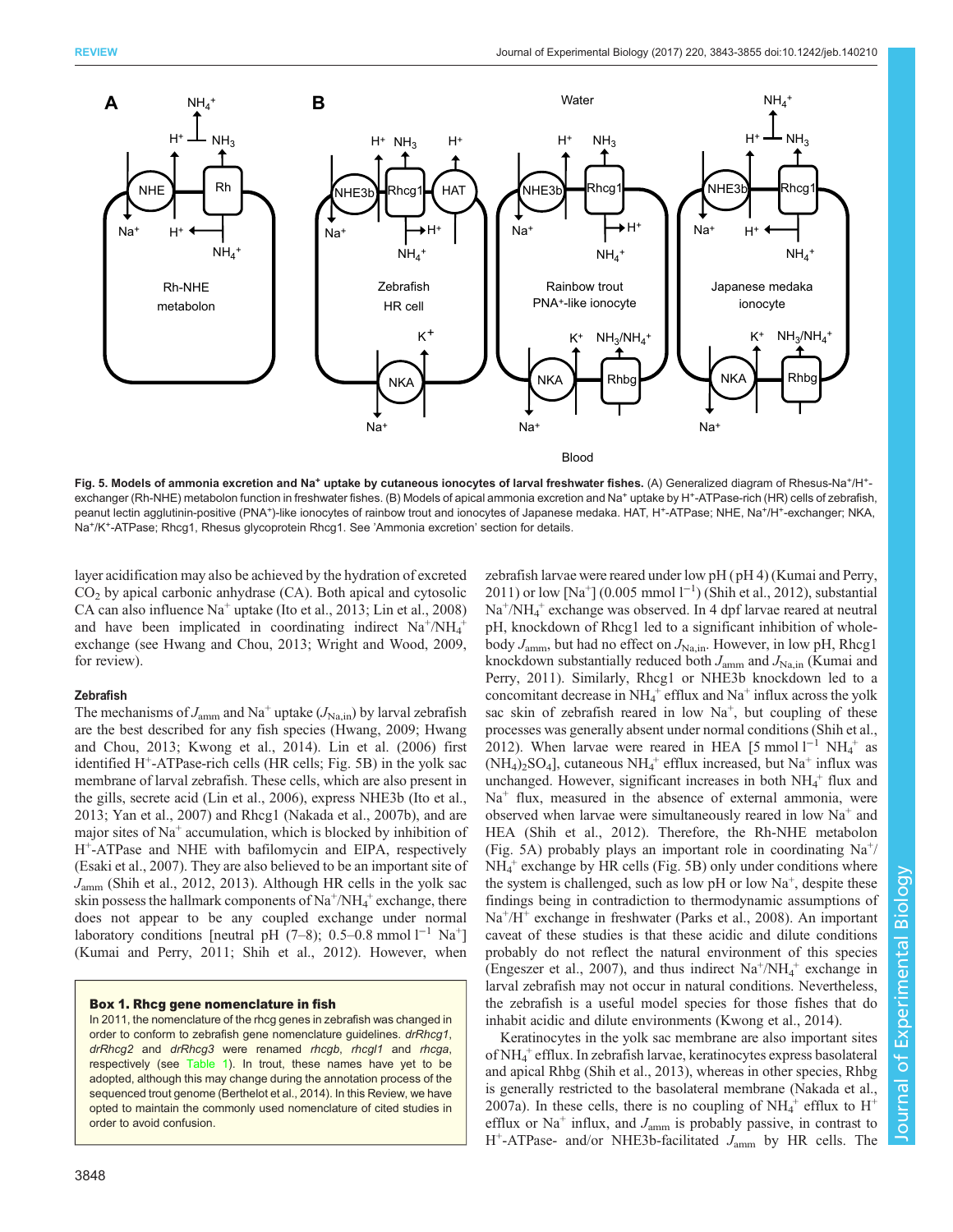| <b>Species</b> | Common gene<br>name | Gene<br>symbol*   | Accession no. in<br>original reference | Reference              |
|----------------|---------------------|-------------------|----------------------------------------|------------------------|
|                |                     |                   |                                        |                        |
| D. rerio       | Rhcq1               | rhcqb             | AB286865                               | (Nakada et al., 2007b) |
| D. rerio       | Rhcg <sub>2</sub>   | rhcql1            | AB286866                               | (Nakada et al., 2007b) |
| D. rerio       | Rhcg3               | rhcqa             | AB286867                               | (Nakada et al., 2007b) |
| O. mykiss      | Rhcq1               | $r$ <i>hcq1-b</i> | EF051115/DQ431244                      | (Nawata et al., 2007)  |
| O. mykiss      | Rhcq2               | rhcg              | AY619986                               | (Huang and Peng, 2005) |

<span id="page-6-0"></span>

\*As listed on ZFIN and GenBank on 9 February 2017.

concentration against which ammonia efflux can be maintained is 2 mmol l<sup>−1</sup> greater in HR cells than in keratinocytes [\(Shih et al.,](#page-11-0) [2013](#page-11-0)). However, when  $NH_4^+$  efflux was measured using SIET at the yolk sac surface, Rhbg knockdown caused a much greater reduction in flux than Rhcg1 knockdown, suggesting that keratinocytes may be the dominant site of  $J_{\text{amm}}$  under normal conditions ([Shih et al.,](#page-11-0) [2013](#page-11-0)), whereas HR cells play a greater role under challenging conditions. In a whole-body study, [Braun et al. \(2009a\)](#page-9-0) conversely found that knockdown of Rhcg1 and Rhbg had similar inhibitory effects on whole-body  $J_{\text{amm}}$  of larval zebrafish, which perhaps was related to the inclusion of branchial contributions to  $J_{\text{amm}}$  in the whole-body approach that were not included using the yolk sacspecific SIET. Another important caveat with respect to this work in larval zebrafish is that recent studies have demonstrated that effects of morpholino knockdown can differ from those of gene knockout, partly as a result of off-target effects or compensatory responses [\(Kok et al., 2015](#page-10-0); [Rossi et al., 2015](#page-11-0)), complicating the interpretation of these findings. The use of genetic knockout approaches such as the clustered regularly interspaced palindromic repeats (CRISPR)/ Cas9 technique is imperative in future work.

#### Rainbow trout

In rainbow trout larvae reared in neutral waters with sufficient Na<sup>+</sup> (>0.5 mmol l<sup>-1</sup>),  $J_{\text{amm}}$  and  $J_{\text{Na,in}}$  increased over development [\(Fu](#page-10-0) [et al., 2010;](#page-10-0) [Zimmer and Wood, 2015](#page-12-0); [Zimmer et al., 2014b](#page-12-0)), and these processes were tightly coupled to one another at the gill, but not the skin [\(Zimmer et al., 2014b](#page-12-0)). Cutaneous mechanisms of  $J_{\text{amm}}$ and  $J_{\text{Na,in}}$  by larval trout are thus similar to those of zebrafish, where indirect  $\text{Na}^{\ddagger}/\text{NH}_4^+$  exchange is absent under comparable conditions. In a follow-up study [\(Zimmer et al., 2017\)](#page-12-0), trout were exposed to HEA (500 µmol  $l^{-1}$  NH<sub>4</sub>HCO<sub>3</sub>) for 12 h either soon after hatching [6–8 days post-hatching (dph); referred to here as 'post-hatch fish'], where the skin is the major site of  $J_{\text{amm}}$  and  $J_{\text{Na,in}}$ , or following CYA (30 dph; 'CYA fish'), where the gill is the dominant site of flux. Following HEA exposure,  $J_{\text{amm}}$  by the yolk sac skin of post-hatch trout and the gill of CYA trout increased after transfer to ammoniafree control water. In the CYA stage, this was accompanied by an increase in branchial  $J_{\text{Na,in}}$ , in accordance with the indirect Na<sup>+</sup>/ NH4 <sup>+</sup> exchange complex model. In post-hatch fish, however, cutaneous  $J_{\text{Na,in}}$  was unchanged ([Zimmer et al., 2017](#page-12-0)). Expression of NHE2 (but not NHE3b) and H<sup>+</sup>-ATPase mRNA increased significantly in the CYA gill in response to HEA, but was unchanged in the post-hatch yolk sac skin, consistent with a lack of  $J_{\text{Na,in}}$  stimulation. Furthermore, while ionocytes expressing Rhcg1, NHE2 and NHE3b were identified in CYA gill sections, yolk sac skin ionocytes were immunoreactive for Rhcg1 and NHE3b only [ peanut lectin agglutinin-positive  $(PNA<sup>+</sup>)$ -like ionocytes; [Fig. 5](#page-5-0)B]. In gill sections, Rhcg2 appeared to be mainly present in pavement cells, but Rhcg2 immunoreactivity was not detectable in the yolk sac epithelium, even after HEA exposure [\(Zimmer et al., 2017\)](#page-12-0). It is currently not known whether trout yolk sac PNA<sup>+</sup>-like ionocytes express apical  $H^+$ -ATPase [\(Fig. 5B](#page-5-0)).

Clearly, ionoregulatory mechanisms can change over development as the primary site of  $J_{\text{amm}}$  and  $J_{\text{Na,in}}$  changes from the skin to the gills [\(Zimmer et al., 2017\)](#page-12-0). NHE2 appears to play an important role in coordinating Na+ /NH4 <sup>+</sup> exchange by the gill, and its functional absence in the yolk sac skin may account for the lack of  $Na^+/NH_4^+$  coupling. The upregulation of NHE2 mRNA expression in the gills in response to HEA has been demonstrated repeatedly in juvenile and adult trout [\(Sinha et al., 2013](#page-11-0); [Tsui et al., 2009;](#page-11-0) [Wood and Nawata, 2011](#page-12-0); [Zimmer](#page-12-0) [et al., 2010\)](#page-12-0). In future work, it will be of interest to test whether challenging larval trout with low pH and/or low  $Na<sup>+</sup>$  will activate functional Na<sup>+</sup>/NH<sub>4</sub><sup>+</sup> exchange, as has been described in zebrafish.

#### Japanese medaka

In Japanese medaka larvae, the linkage between  $NH_4^+$  excretion and Na<sup>+</sup> uptake is different from that of larval zebrafish and rainbow trout. Cutaneous  $NH_4^+$  efflux at the yolk sac membrane has been demonstrated using SIET, and acclimation to either low Na<sup>+</sup> (nominal 0 mmol  $l^{-1}$  Na<sup>+</sup>) or HEA [5 mmol  $l^{-1}$  NH<sub>4</sub><sup>+</sup> as  $(NH_4)_2SO_4$ ] led to simultaneous increases in both  $NH_4^+$  efflux and  $Na<sup>+</sup>$  influx [\(Wu et al., 2010\)](#page-12-0). This is different from larval zebrafish or trout, where acclimation to low  $Na<sup>+</sup>$  or HEA led to independent increases in cutaneous  $Na<sup>+</sup>$  influx and  $NH<sub>4</sub><sup>+</sup>$  efflux, respectively ([Shih et al., 2012;](#page-11-0) [Zimmer et al., 2017\)](#page-12-0). Moreover, in medaka acclimated to normal conditions, acute exposure to low pH (pH 6) led to a simultaneous upregulation of  $Na<sup>+</sup>$  influx and  $NH<sub>4</sub><sup>+</sup>$ efflux at the surface of individual ionocytes [\(Wu et al., 2010](#page-12-0)). [Wu](#page-12-0) [et al. \(2010](#page-12-0)) concluded that a Rh-NHE mechanism for coordinating Na+/NH4 <sup>+</sup> exchange was present in yolk sac skin ionocytes of medaka ([Fig. 5B](#page-5-0)) acclimated to normal conditions or to low  $Na<sup>+</sup>$  or HEA.  $NH_4^+$ -excreting keratinocytes are also expressed in the yolk sac of larval medaka and, similar to zebrafish keratinocytes, these cells have lower intrinsic rates of  $NH_4^+$  efflux than ionocytes and do not contribute to  $\text{Na}^+\text{/} \text{NH}_4^+$  exchange ([Wu et al., 2010\)](#page-12-0). Notably, the acid-secreting ionocytes of medaka are not believed to express apical  $H^+$ -ATPase [\(Fig. 5B](#page-5-0)), unlike the HR cells of zebrafish [\(Wu](#page-12-0) [et al., 2010](#page-12-0)). Overall, the mechanism of  $J_{\text{amm}}$  by the medaka yolk sac differs from that of zebrafish or trout in that  $Na^+ / NH_4^+$  exchange is present under normal conditions.

# Urea excretion

Urea accounts for only 10–20% of total nitrogen excretion in adult and juvenile ammonotelic fishes ([Wood, 1993\)](#page-12-0), but this can vary in early life ([Fig. 3\)](#page-3-0). In rainbow trout,  $J_{\text{unea}}$  generally increases over larval development, despite the eventual loss of OUC activity [\(Essex-Fraser et al., 2005;](#page-10-0) [Wright et al., 1995b](#page-12-0); [Zimmer and Wood,](#page-12-0) [2016\)](#page-12-0), probably as a result of the switch from endogenous to exogenous feeding, coupled to increases in arginase activity, discussed above, and urea transporter expression, discussed below.

# Sites of excretion

The site of  $J<sub>urea</sub>$  changes over development. In adult fishes, the primary site of  $J_{\text{urea}}$  is the gill, whether fishes are ammonotelic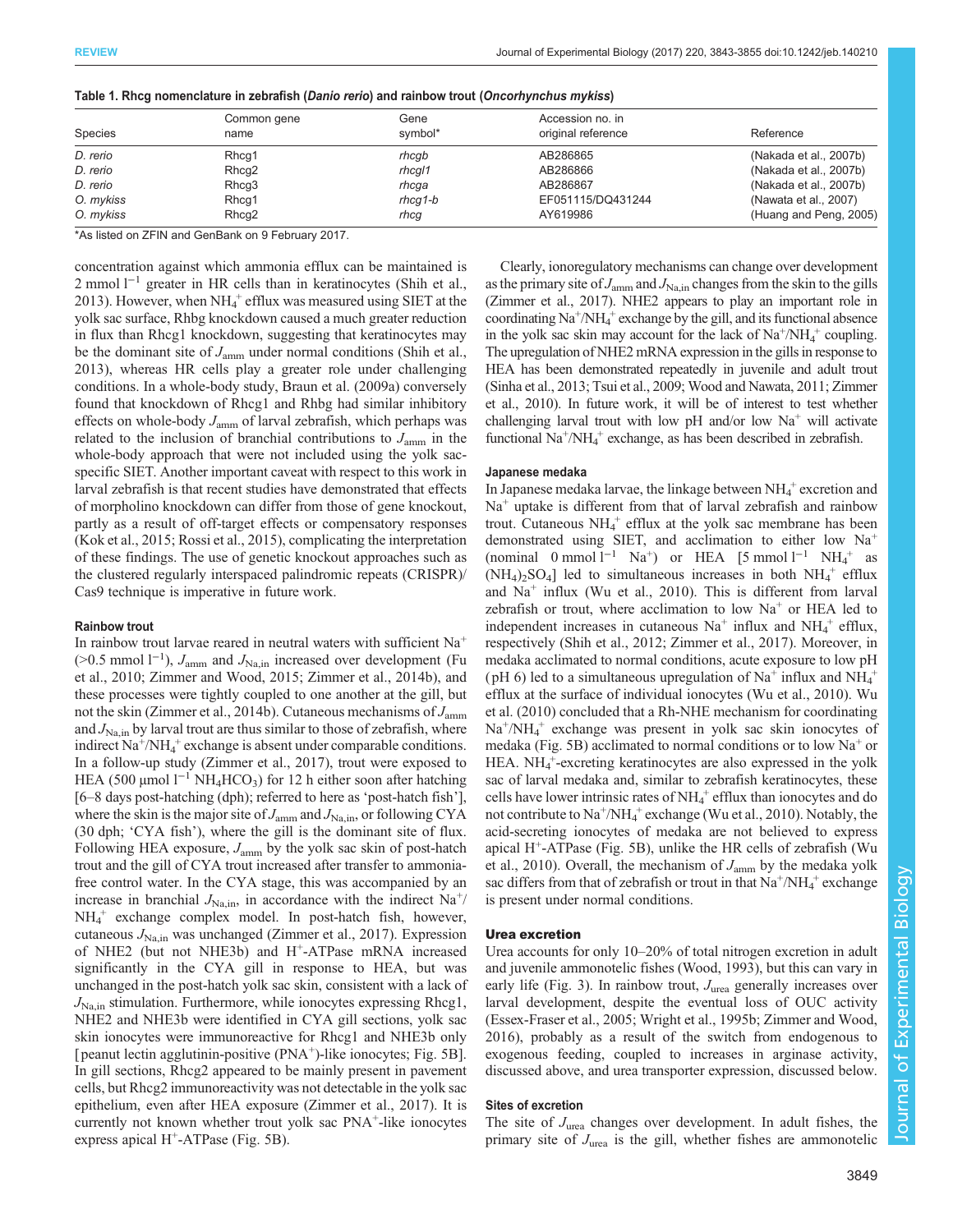<span id="page-7-0"></span>[\(McDonald and Wood, 2004a;](#page-10-0) [Smith, 1929](#page-11-0); [Wright et al., 1995b](#page-12-0)) or ureotelic (e.g. Magadi tilapia, gulf toadfish; [Wood et al., 1994](#page-12-0); [Wood et al., 1995](#page-12-0)). In post-hatch larval rainbow trout, the skin initially accounts for the majority of  $J_{\text{urea}}$  [\(Zimmer and Wood,](#page-12-0) [2016](#page-12-0)). In adult fishes, only one study [\(Smith, 1929\)](#page-11-0) has measured cutaneous  $J_{\text{urea}}$ , but found it to be negligible in goldfish and common carp. However,  $J_{\text{urea}}$  through the skin might be substantial in some marine teleosts [\(Morii et al., 1979](#page-11-0); [Sayer and Davenport,](#page-11-0) [1987](#page-11-0)). Unfortunately, it is not possible to use the divided chamber approach adopted in [Zimmer and Wood \(2016\)](#page-12-0) to address the overall contributions of renal  $J_{\text{urea}}$  versus cutaneous  $J_{\text{urea}}$  in larval trout, as urinary catheterization of fish this small is not feasible. It is possible that urinary excretion plays a significant role in  $J_{\text{unea}}$ , given that the kidneys are functional in larval fish [\(Varsamos et al., 2005\)](#page-11-0) and that renal  $J_{\text{unea}}$  accounts for approximately 25% of total excretion in adult trout [\(McDonald and Wood, 2004a\)](#page-10-0). Perhaps an in vitro approach could be used to assess  $J_{\text{unea}}$  by isolated nephrons and thus better understand renal contributions to  $J<sub>urea</sub>$  in fish early life stages.

## Mechanisms of excretion

Like  $J_{\text{amm}}$ ,  $J_{\text{urea}}$  depends on facilitated diffusion by a carrier protein. Urea transporters (UTs) are part of the solute carrier (SLC) family of proteins and have been well described in the mammalian literature (e.g. [Shayakul et al., 2013\)](#page-11-0). In fish, the first UT was cloned from the kidney of the ureotelic dogfish shark (Squalus acanthias suckleyii), and its expression in Xenopus oocytes increased the uptake of radiolabelled urea 10-fold [\(Smith and Wright, 1999](#page-11-0)). Importantly, this uptake was saturable and phloretin sensitive, which are hallmarks of facilitated urea transport by UTs. UTs have since been identified in the gills of the facultatively ureotelic gulf toadfish [\(Walsh et al., 2000\)](#page-11-0), the completely ureotelic Lake Magadi tilapia [\(Walsh et al., 2001a](#page-11-0)) and the ammonotelic eel Anguilla japonica [\(Mistry et al., 2001\)](#page-11-0), zebrafish ([Braun et al., 2009b](#page-10-0)) and rainbow trout ([Zimmer and Wood, 2016](#page-12-0)). Indeed, UTs appear to occur in a wide variety of ammonotelic teleosts ([Walsh et al., 2001b\)](#page-11-0). Considerable functional evidence also supports the presence of UT-facilitated urea transport in the gills of adult ammonotelic rainbow trout. This includes the saturability of  $J_{\text{unea}}$  at higher rates of urea infusion [\(McDonald and Wood, 1998\)](#page-10-0), phloretin sensitivity [\(McDonald and Wood, 2004b](#page-10-0)) and a profile of urea versus urea



analogue permeability (urea>acetamide>thiourea) ([McDonald and](#page-10-0) [Wood, 2003](#page-10-0)) that is identical to that seen in ureotelic teleosts where UTs are known to function ([McDonald et al., 2000, 2002;](#page-10-0) [Walsh](#page-11-0) [et al., 2001a\)](#page-11-0).  $J_{\text{area}}$  by adult zebrafish is also phloretin sensitive, consistent with the presence of branchial UT [\(Braun et al., 2009b\)](#page-10-0).

UT-facilitated urea transport has also been demonstrated in embryos and larvae of some ammonotelic species. In newly hatched trout,  $J_{\text{area}}$  is inhibited by phloretin and by competition from urea analogues ([Pilley and Wright, 2000](#page-11-0)). Uptake of radiolabelled urea by larvae was also determined to be saturable, with evidence for the presence of a bi-directional facilitated transporter [\(Pilley](#page-11-0) [and Wright, 2000](#page-11-0)). In zebrafish embryos,  $J<sub>urea</sub>$  was inhibited by phloretin exposure as early as 1 dpf ([Braun et al., 2009b\)](#page-10-0), when embryos are presumably completely reliant upon cutaneous exchange. Furthermore, a role for UT was demonstrated by morpholino knockdown, which resulted in a significant decrease in  $J_{\text{unea}}$  relative to sham-treated larvae at 4 dpf ([Braun et al., 2009a\)](#page-9-0). In trout, mRNA expression of UT in the whole body increased in conjunction with  $J<sub>urea</sub>$  over embryonic and larval development [\(Hung et al., 2008\)](#page-10-0) and UT transcripts were also detected in the gills, yolk sac skin and body skin of rainbow trout larvae as early as 3 dph; the level of these transcripts increased over development in all three tissues ([Zimmer and Wood, 2016\)](#page-12-0). When  $J_{\text{urea}}$  was experimentally increased by pre-exposure to 25 mmol  $l^{-1}$  urea for 12 h, UT mRNA expression in the gills of 55 dph trout increased significantly [\(Zimmer and Wood, 2016](#page-12-0)). Overall, these studies support the presence of a UT-facilitated mechanism in the skin (and gills) early in development in trout and zebrafish, when  $J_{\text{unea}}$  represents a relatively large proportion of total nitrogen excretion. Poorly understood, however, is the localization of UTs in the yolk sac membrane of larval fish [\(Braun et al., 2009a](#page-9-0)). Understanding UT localization may shed light on the differential timing of the ontogeny of branchial  $J_{\text{amm}}$  and  $J_{\text{urea}}$  that has been observed in rainbow trout (Fig. 6).

## Ammonia excretion as the primary function of the developing gill

There has been considerable debate around the question of which physiological process can be considered the primary function of the developing gill. In this section, we review three views of the development of the freshwater fish gill – the oxygen, ionoregulatory

> Fig. 6. Schematic drawing of the timing of ontogenetic transitions from cutaneous or extrabranchial exchange to branchial exchange in larval rainbow trout. Data for skin-to-gill (ammonia excretion, Na<sup>+</sup> uptake and  $O<sub>2</sub>$  uptake) and extrabranchial-to-branchial (urea excretion) transitions in developing larval rainbow trout were obtained from <sup>a</sup>[Zimmer et al. \(2014b\)](#page-12-0); <sup>b</sup>[Zimmer and Wood \(2015\)](#page-12-0); <sup>c</sup>[Fu et al. \(2010\);](#page-10-0) <sup>d</sup>[Zimmer and Wood \(2016\)](#page-12-0). Note that urea excretion is referred to specifically as extrabranchial and branchial because of potential renal contributions to overall excretion; see 'Sites of excretion' sections for details. The rearing temperature was 10–12°C.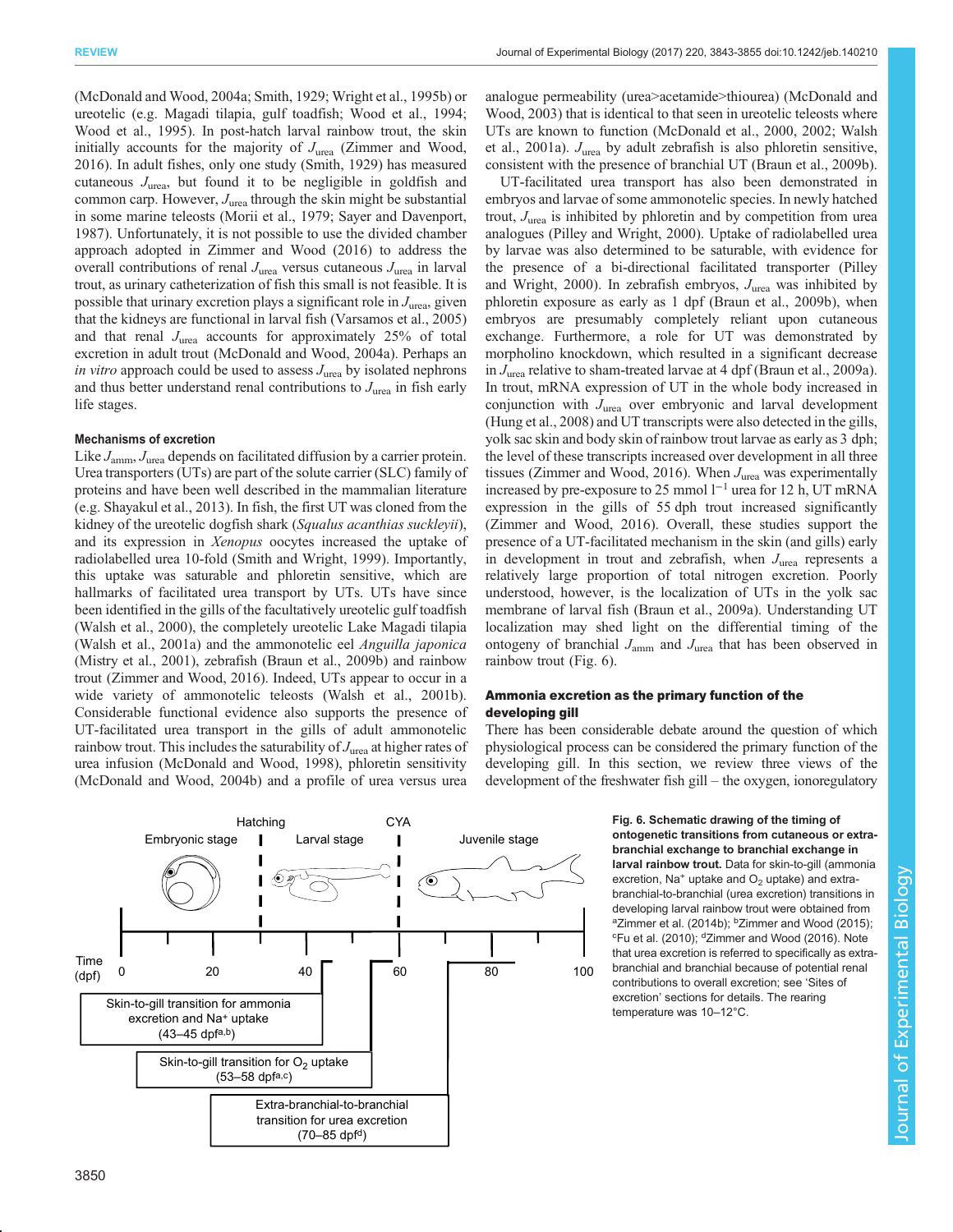and ammonia hypotheses, which posit that the primary functions of the developing gill are to support oxygen uptake, or ionoregulation, or the removal of ammonia, respectively. The oxygen and ionoregulatory hypotheses have been reviewed in detail previously [\(Brauner and Rombough, 2012](#page-10-0); [Rombough, 2007](#page-11-0)), and thus will be discussed only briefly here. Another function of the developing gill is filter feeding (e.g. [van der Meeren, 1991](#page-11-0)), though we are aware of no study to date that has addressed its ontogeny in relation to other physiological functions of the gill.

#### Oxygen hypothesis

[August Krogh \(1939\)](#page-10-0) first posited that the gill develops in larval fishes to support increased demand for oxygen uptake over development, coupled to a decrease in effective skin surface area for gas diffusion. Theoretically, this argument is logical. Over larval development,  $O_2$  consumption increases rapidly ([Fu et al., 2010](#page-10-0); [Gilmour et al., 2009](#page-10-0); [Wells and Pinder, 1996b](#page-11-0); [Zimmer et al.,](#page-12-0) [2014b\)](#page-12-0), while the skin becomes thicker and scales form, both of which would impede gas diffusion. Moreover, metabolic rate scales with body size at near unity in early life (mass exponent ∼0.9), while cutaneous surface area scales with a mass exponent of approximately 0.6 ([Rombough and Moroz, 1997\)](#page-11-0). Theoretically, this would eventually lead to a body size at which the cutaneous surface available for  $O_2$  uptake would be unable to match demands in metabolic rate.

Although it is theoretically attractive, there is little experimental evidence for the oxygen hypothesis. Based on a survey of several marine and freshwater larvae and on gas exchange efficiency of adult fish skin, a body size of 100 mg was estimated as the size at which cutaneous surfaces become limiting for gas exchange [\(Rombough and Moroz, 1997](#page-11-0)). However, in this survey, most fish began to develop gills long before the 100 mg stage, suggesting that gills initially develop to serve a purpose other than  $O<sub>2</sub>$  acquisition. Using O<sub>2</sub> microelectrodes, [Rombough \(1992\)](#page-11-0) further demonstrated that the  $P_{\text{O}_2}$  in the efferent branchial arteries of larval trout was slightly lower than in the venous circulation, suggesting that the gill is actually an  $O_2$  sink at this stage.

#### Ionoregulatory hypothesis

The ionoregulatory hypothesis emerged as a competing view to the oxygen hypothesis, positing that the primary function of the developing gill is ion regulation. Initial evidence supporting this hypothesis was demonstrated in 3 dph tilapia (Oreochromis mossambicus) where numerous ionocytes were present on the gill prior to the development of respiratory lamellae [\(Li et al., 1995\)](#page-10-0). Similar observations on the timing of gill ionocyte appearance have since been reported in larvae of other species [\(Katoh et al., 2000](#page-10-0); [Rombough, 1999; Varsamos et al., 2002](#page-11-0)). Moreover, the same arguments with respect to cutaneous surface area, diffusion distance and overall demand used to support the oxygen hypothesis can similarly be applied to the ionoregulatory hypothesis. In fact, [Rombough \(2007\)](#page-11-0) argued that increased skin thickness may be more limiting for ionoregulation, as ionocytes require direct contact with the external environment and underlying blood vessels, whereas gas exchange can rely on simple diffusion across larger barriers. In support of the ionoregulatory hypothesis, a gill ablation approach in larval zebrafish demonstrated that cutaneous ion uptake becomes limiting to survival before cutaneous  $O<sub>2</sub>$  uptake (7 versus 14 dpf, respectively) ([Rombough, 2002\)](#page-11-0). The first study to directly test the ionoregulatory hypothesis used a divided chamber approach to separate cutaneous and branchial  $O_2$  consumption  $(M_{O_2})$  and  $J_{\text{Na,in}}$  in developing rainbow trout [\(Fu et al., 2010\)](#page-10-0). The transition

point at which the gill first accounted for 50% of the total wholebody flux for  $J_{\text{Na,in}}$  occurred at 15–16 dph (45–46 dpf) in development, significantly earlier than that of  $\dot{M}_{\text{O}_2}$  (23–28 dph; 53–58 dpf). Qualitatively similar data in rainbow trout were reported by [Zimmer et al. \(2014b\).](#page-12-0) Although these findings have not yet been repeated in other fish species, the ionoregulatory hypothesis is now generally favoured over the oxygen hypothesis [\(Brauner and Rombough, 2012](#page-10-0); [Rombough, 2007](#page-11-0)).

#### Ammonia hypothesis

We developed the ammonia hypothesis as an extension of the ionoregulatory hypothesis, positing that the primary function of the developing gill is to clear metabolic ammonia via loosely coupled Na+/NH4 <sup>+</sup> exchange [\(Zimmer et al., 2014b](#page-12-0)). The ammonia hypothesis specifically predicts that the ontogeny of  $Na^+/NH_4^+$ exchange is a function of increased demand for ammonia clearance, rather than Na<sup>+</sup> acquisition. As discussed earlier, metabolic rate in larval fishes is largely fuelled by the catabolism of yolk amino acid stores, generating a large metabolic ammonia load. Simultaneously, the capacity to detoxify ammonia as urea is lost over larval development, which may necessitate the development of an effective excretion mechanism in order to avoid ammonia toxicity. Given that ammonia is excreted as both  $NH_3$  and  $NH_4^+$ , the developmental increases in gill surface area and ionocyte density that occur over larval development would act to effectively promote branchial  $J_{\text{amm}}$  in larval fish.

We extended the approach of [Fu et al. \(2010\)](#page-10-0) to demonstrate that the skin-to-gill 50% transition point for  $J_{\text{amm}}$  coincided perfectly with that of  $J_{\text{Na,in}}$  (15 dph; 45 dpf), and long before that of  $\dot{M}_{\text{O}_2}$  $(27$  dph; 57 dpf) ([Figs 4](#page-4-0) and [6](#page-7-0)) ([Zimmer et al., 2014b\)](#page-12-0). Notably, immediately following hatching, the gills accounted for a greater proportion of total  $\dot{M}_{\text{O}_2}$  (25%) than  $J_{\text{amm}}$  (3%) or  $J_{\text{Na,in}}$  (13%), similar to previous findings ([Fu et al., 2010](#page-10-0)). However, it is clear from the rest of the developmental trajectory that the gills become the dominant ionoregulatory/nitrogen excretory organ prior to becoming the dominant  $O_2$  exchange organ, in support of the ionoregulatory and ammonia hypotheses. Moreover, branchial  $J_{\text{amm}}$ was highly correlated with  $J_{\text{Na,in}}$  over larval development, suggesting that the ionoregulatory hypothesis should be extended to include Na<sup>+</sup>/NH<sub>4</sub><sup>+</sup> exchange as the physiological process which first shifts from the skin to the gills. In addition, ammonia turnover time (the time needed to completely clear the body of ammonia) was initially low following hatching, but increased to a peak at 12–15 dph, followed by a decrease over the rest of the larval developmental period ([Fig. 7\)](#page-9-0) ([Zimmer et al., 2014b](#page-12-0)). These data suggested that ammonia clearance becomes less effective over larval development, potentially due to limitations in cutaneous exchange, and that effective clearance is restored after the skin-to-gill transition (thick black dashed line in [Fig. 7\)](#page-9-0). The mRNA expression of Rhcg1 and Rhcg2 also increased in the gill over development, consistent with the ontogeny of the gill as a site for  $J_{\text{amm}}$ . The mRNA expression levels and activities of proteins involved in  $J_{\text{Na,in}}$  – such as NHE-2,  $Na^+/K^+$ -ATPase and H<sup>+</sup>-ATPase – also increased as gills developed, in agreement with the gill ontogeny of  $Na^+/NH_4^+$ exchange [\(Zimmer et al., 2014b\)](#page-12-0). In contrast, urea turnover time was as low as that of ammonia prior to the transition to branchial excretion (thick grey dashed outline in [Fig. 7\)](#page-9-0), perhaps because of a renal contribution to  $J_{\text{unea}}$  in larvae.

In an experiment to tease apart the relative importance of the two components of branchial  $Na^+/NH_4^+$  exchange, rainbow trout larvae were reared in 60 mmol l−<sup>1</sup> NaCl in order to decrease ionoregulatory demand without affecting the demand for  $J_{\text{amm}}$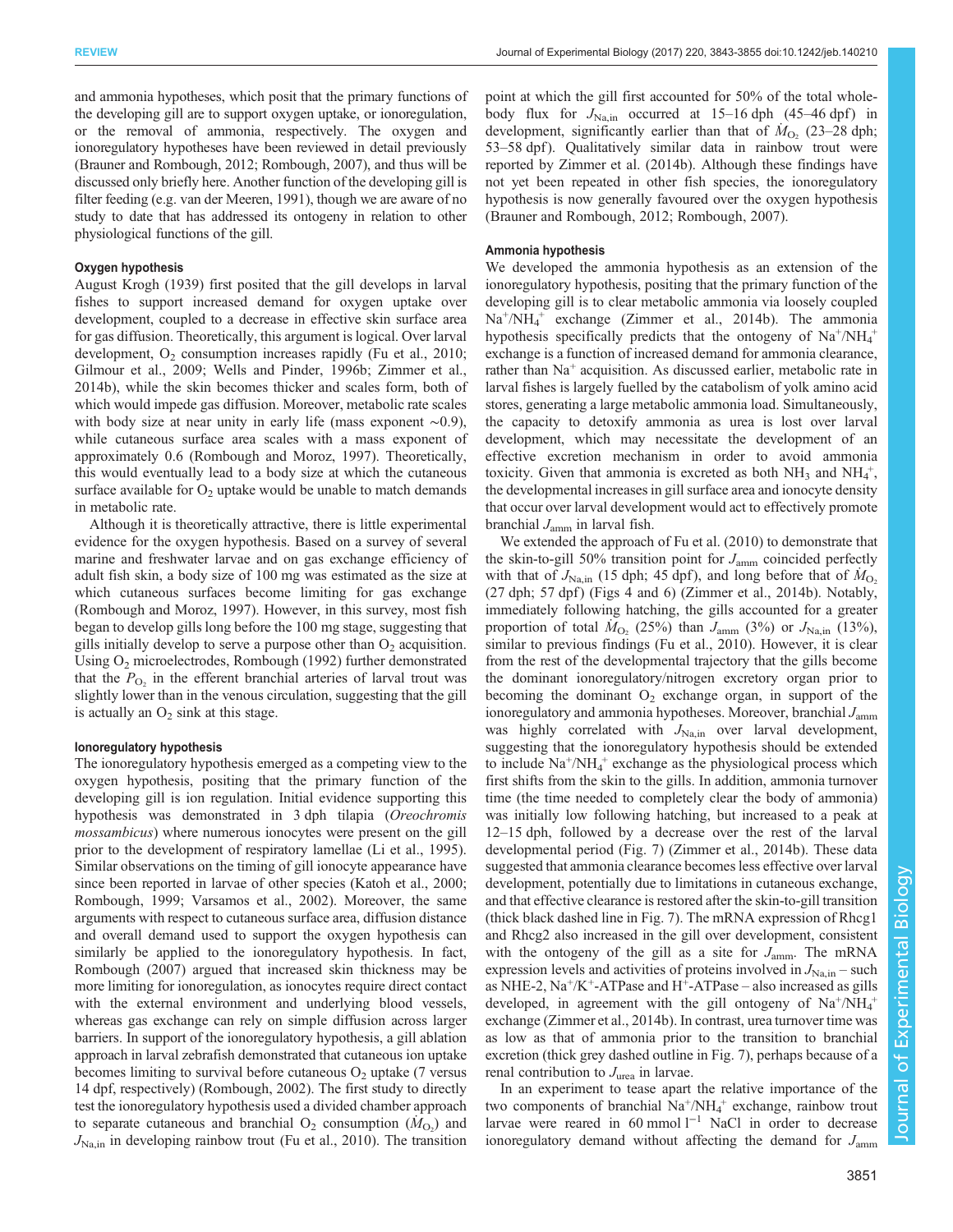<span id="page-9-0"></span>

Fig. 7. Ammonia and urea turnover times in developing rainbow trout larvae. The thin dashed line represents the time at CYA. The thick black dashed line represents the skin-to-gill transition for ammonia excretion; the dashed grey bar outline represents the extra-branchial-to-branchial transition for urea excretion. Data and calculations from [Zimmer et al. \(2014b\)](#page-12-0) and [Zimmer and Wood \(2016\)](#page-12-0).

[\(Zimmer and Wood, 2015\)](#page-12-0). We predicted that if the ammonia hypothesis was correct, rearing larvae in chronically high NaCl would have no effect on the timing of the skin-to-gill transition for  $J_{\text{amm}}$ . If the hypothesis was incorrect, and Na<sup>+</sup> uptake demand drives the ontogeny of the system, there would be a delay in the skinto-gill transition when larvae were reared in high NaCl, as a result of a lower  $Na<sup>+</sup>$  uptake demand. We found that the skin-to-gill transition for  $J_{\text{amm}}$  occurred at 13 dph and was not affected by chronic high-NaCl rearing. Moreover, whole-body  $Na<sup>+</sup>$  levels were the same in the two groups up to the skin-to-gill transition but, by 18 dph, the high-NaCl group had significantly higher Na<sup>+</sup> levels than the control group [\(Zimmer and Wood, 2015\)](#page-12-0). These data indicate the maintenance of the ontogenetic trajectory of Na<sup>+</sup>-coupled  $J_{\text{amm}}$ at the expense of  $Na<sup>+</sup>$  balance, suggesting that  $J_{\text{amm}}$  drives the ontogeny of the branchial  $Na^+/NH_4^+$  exchange complex.

In summary,  $J_{\text{amm}}$  and  $J_{\text{Na,in}}$  transition to the gill at the same time [\(Figs 4](#page-4-0) and [6\)](#page-7-0), in agreement with both the ionoregulatory and ammonia hypotheses. However, the ammonia hypothesis argues that this is a function of the demand for  $J_{\text{amm}}$ , rather than Na<sup>+</sup> uptake. Importantly, the ammonia hypothesis is not a contradiction of the ionoregulatory hypothesis, but rather an extension of it.

## Future directions

Our understanding of nitrogen handling in early life stages of fishes has increased substantially in the past decade, but many aspects have yet to be addressed. For instance, we have a very limited understanding of the timing of the loss of ureagenic capacity in early life. While many studies have demonstrated declines in enzyme activity or mRNA expression of key OUC enzymes over development (e.g. [Korte et al., 1997;](#page-10-0) [Wright et al., 1995a\)](#page-12-0), no study has pinpointed the timing of complete loss. It is also not known whether OUC activity is plastic in development, perhaps being retained under conditions such as HEA or high pH, where  $J_{\text{amm}}$  is challenging. Indeed, the extremely alkaline environment ( pH 9.6–10) of the Lake Magadi tilapia has resulted in the retention of ureotelism into adulthood in the only 100% ureotelic fish known to date [\(Randall et al., 1989\)](#page-11-0). The ontogeny of nitrogen handling in early life stages of Magadi tilapia and other ureotelic fish (such as

elasmobranchs) may also represent an interesting avenue for future research. Using genetic knockout approaches such as CRISPR/Cas9 to create mutant lines of zebrafish, or other model species, that lack one or more genes of the OUC may also improve our understanding of ammonia detoxification via urea production in early life. Indeed, the use of CRISPR/Cas9 and other genetic knockout approaches are an important next step in comparative and developmental physiology.

Furthermore, little is known regarding the ontogeny of  $J_{\text{amm}}$  in seawater teleosts, where  $J_{\text{amm}}$  coupling to ionoregulatory processes (i.e. active ion excretion, acid–base balance) is weak or absent. Determining the skin-to-gill shift of these processes in seawater fishes may help to further our understanding of the physiological pressures driving gill development in early life. It is also now clear that the mechanisms of ion and ammonia regulation can vary dramatically depending on the major site of exchange over development (skin versus gills) [\(Zimmer et al., 2017\)](#page-12-0), which may necessitate the development of skin- and gill-specific transport models in future work. In this respect, future work should also be aimed at a better understanding of the role of NHEs in both  $J_{\text{amm}}$  and  $J_{\text{Na,in}}$  in freshwater fishes. Finally, it is also important to keep in mind that we understand nitrogen handling in early life stages for only a handful of the >30,000 species of teleost fishes, and the detailed ontogenetic timing of branchial function in only one species (Oncorhynchus mykiss; [Fig. 6](#page-7-0)). Pursuing a broader understanding of these processes in phylogenetically and ecologically distinct species will shed light on the mechanisms and evolution of nitrogen production and excretion in early life stages of fishes.

#### Acknowledgements

The authors thank three anonymous reviewers for their helpful comments.

#### Competing interests

The authors declare no competing or financial interests.

#### Funding

The research programmes of C.M.W. and P.A.W. are supported by Natural Sciences and Engineering Research Council of Canada (NSERC) Discovery Grants. A.M.Z. is supported by a Natural Sciences and Engineering Research Council of Canada (NSERC) Post-Doctoral Fellowship.

#### References

- Anderson, P. M. (1976). A glutamine- and N-acetyl-L-glutamate-dependent carbamoyl phosphate synthetase activity in the teleost Micropterus salmoides. Comp. Biochem. Physiol. 54, 261-263.
- Anderson, P. M. [\(1980\). Glutamine- and N-acetylglutamate-dependent carbamoyl](http://dx.doi.org/10.1126/science.6245445) [phosphate synthetase in elasmobranchs.](http://dx.doi.org/10.1126/science.6245445) Science 208, 291-293.
- Anderson, P. M. (1981). Purification and properties of the glutamine- and N-acetyl-L-glutamate dependent carbamoyl phosphate synthetase from liver of Squalus acanthias. J. Biol. Chem. 256, 12228-12238.
- Anderson, P. M. and Casey, C. A. (1984). Glutamine-dependent synthesis of citrulline by isolated hepatic mitochondria from Squalus acanthias. J. Biol. Chem. 259, 456-462.
- Avella, M. and Bornancin, M. (1989). A new analysis of ammonia and sodium transport through the gills of the freshwater rainbow trout (Salmo gairdneri). J. Exp. Biol. 142, 155-175.
- Ballantyne, J. S. [\(1997\). Jaws: the inside story. The metabolism of eleasmobranch](http://dx.doi.org/10.1016/S0305-0491(97)00272-1) fishes. [Comp. Biochem. Physiol. B](http://dx.doi.org/10.1016/S0305-0491(97)00272-1) 118, 703-742.
- [Barimo, J. F., Steele, S. L., Wright, P. A. and Walsh, P. J.](http://dx.doi.org/10.1242/jeb.00956) (2004). Dogmas and [controversies in the handling of nitrogenous wastes: ureotely and ammonia](http://dx.doi.org/10.1242/jeb.00956) [tolerance in early life stages of the gulf toadfish,](http://dx.doi.org/10.1242/jeb.00956) Opsanus beta. J. Exp. Biol. 207, [2011-2020.](http://dx.doi.org/10.1242/jeb.00956)
- Berthelot, C., Brunet, F., Chalopin, D., Juanchich, A., Bernard, M., Noël, B., [Bento, P., Da Silva, C., Labadie, K., Alberti, A. et al.](http://dx.doi.org/10.1038/ncomms4657) (2014). The rainbow trout [genome provides novel insights into evolution after whole-genome duplication in](http://dx.doi.org/10.1038/ncomms4657) vertebrates. [Nat. Commun.](http://dx.doi.org/10.1038/ncomms4657) 5, 3657.
- [Braun, M. H., Steele, S. L., Ekker, M. and Perry, S. F.](http://dx.doi.org/10.1152/ajprenal.90656.2008) (2009a). Nitrogen excretion in developing zebrafish (Danio rerio): a role for Rh proteins and urea transporters [Am. J. Physiol. Renal Physiol.](http://dx.doi.org/10.1152/ajprenal.90656.2008) 296, F994-F1005.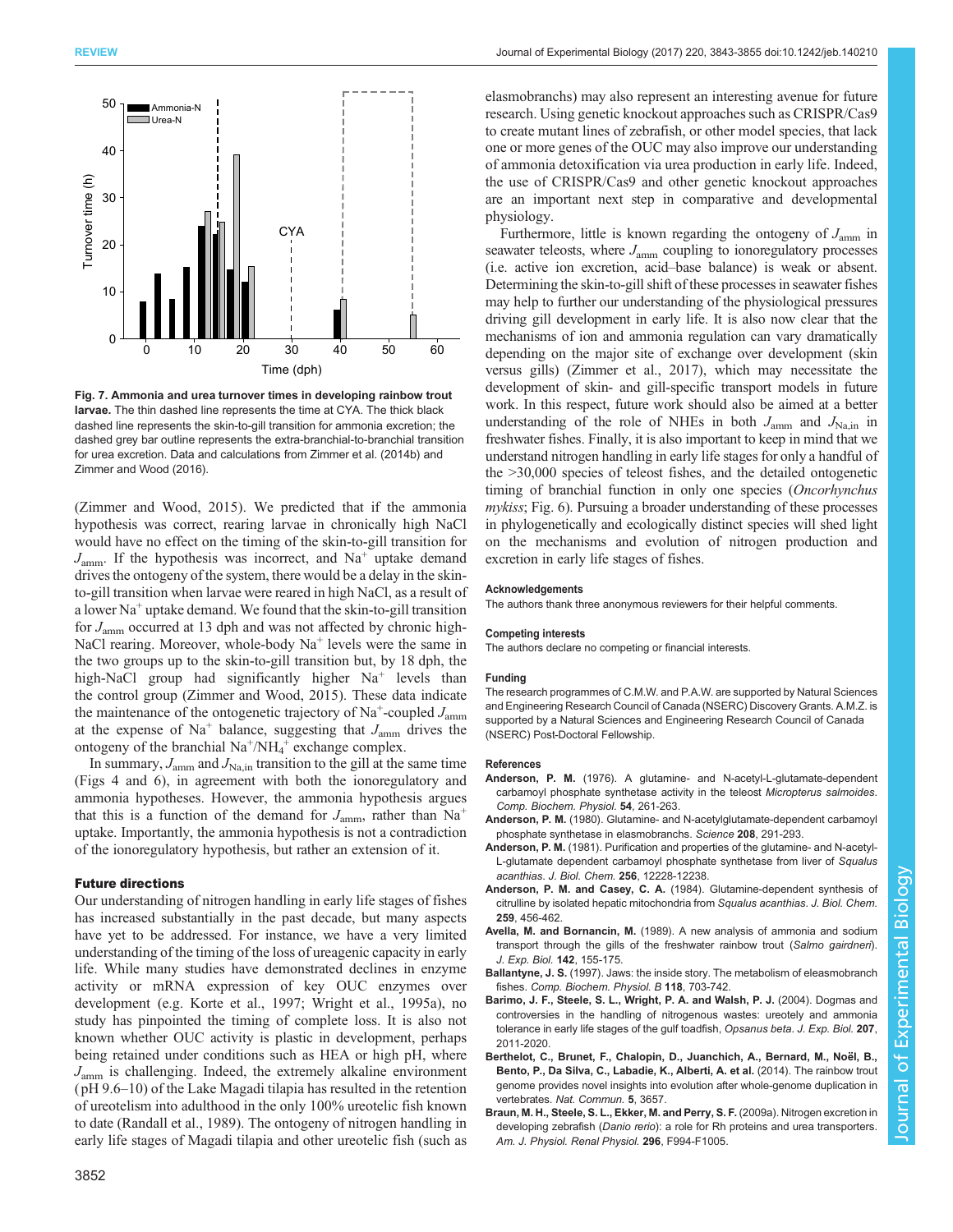- <span id="page-10-0"></span>[Braun, M. H., Steele, S. L. and Perry, S. F.](http://dx.doi.org/10.1242/jeb.034157) (2009b). The responses of zebrafish (Danio rerio[\) to high external ammonia and urea transporter inhibition: nitrogen](http://dx.doi.org/10.1242/jeb.034157) [excretion and expression of rhesus glycoproteins and urea transporter proteins.](http://dx.doi.org/10.1242/jeb.034157) J. Exp. Biol. 212[, 3846-3856.](http://dx.doi.org/10.1242/jeb.034157)
- Brauner, C. J. and Rombough, P. J. [\(2012\). Ontogeny and paleophysiology of the](http://dx.doi.org/10.1016/j.resp.2012.07.011) [gill: new insights from larval and air-breathing fish.](http://dx.doi.org/10.1016/j.resp.2012.07.011) Respir. Physiol. Neurobiol. 184, [293-300.](http://dx.doi.org/10.1016/j.resp.2012.07.011)
- Browne, A. and O'Donnell, M. J. [\(2013\). Ammonium secretion by Malpighian](http://dx.doi.org/10.1242/jeb.091082) tubules of Drosophila melanogaster[: application of a novel ammonium-selective](http://dx.doi.org/10.1242/jeb.091082) [microelectrode.](http://dx.doi.org/10.1242/jeb.091082) J. Exp. Biol. 216, 3818-3827.
- [Bucking, C., Lemoine, C. M. R. and Walsh, P. J.](http://dx.doi.org/10.1002/jez.1802) (2013). Waste nitrogen [metabolism and excretion in zebrafish embryos: effects of light, ammonia, and](http://dx.doi.org/10.1002/jez.1802) [nicotinamide.](http://dx.doi.org/10.1002/jez.1802) J. Exp. Zool. 319, 391-403.
- Cameron, J. N. and Heisler, N. (1983). Studies of ammonia in the rainbow trout: physico-chemical parameters, acid-base behaviour and respiratory clearance. J. Exp. Biol. 105, 107-125.
- Chadwick, T. D. and Wright, P. A. (1999). Nitrogen excretion and expression of urea cycle enzymes in the Atlantic cod (Gadus morhua L.): a comparison of early life stages with adults. J. Exp. Biol. 202, 2653-2662.
- [Conroy, M. J., Bullough, P. A., Merrick, M. and Avent, N. D.](http://dx.doi.org/10.1111/j.1365-2141.2005.05786.x) (2005). Modelling the [human rhesus proteins: implications for structure and function.](http://dx.doi.org/10.1111/j.1365-2141.2005.05786.x) Br. J. Haematol. 131[, 543-551.](http://dx.doi.org/10.1111/j.1365-2141.2005.05786.x)
- Dé[pêche, J., Gilles, R., Daufresne, S. and Chiapello, H.](http://dx.doi.org/10.1016/0300-9629(79)90626-1) (1979). Urea content and [urea production via the ornithine-urea cycle pathway during the ontogenic](http://dx.doi.org/10.1016/0300-9629(79)90626-1) [development of two teleost fishes.](http://dx.doi.org/10.1016/0300-9629(79)90626-1) Comp. Biochem. Physiol. 63A, 51-56.
- Dhiyebi, H. A., O'[Donnell, M. J. and Wright, P. A.](http://dx.doi.org/10.1111/j.1095-8649.2012.03491.x) (2013). Water chemistry in the [microenvironment of rainbow trout](http://dx.doi.org/10.1111/j.1095-8649.2012.03491.x) Oncorhynchus mykiss embryos is affected by [development, the egg capsule and crowding.](http://dx.doi.org/10.1111/j.1095-8649.2012.03491.x) J. Fish Biol. 82, 444-457.
- [Dymowska, A. K., Hwang, P.-P. and Goss, G. G.](http://dx.doi.org/10.1016/j.resp.2012.08.025) (2012). Structure and function of [ionocytes in the freshwater fish gill.](http://dx.doi.org/10.1016/j.resp.2012.08.025) Respir. Physiol. Neurobiol. 184, 282-292.
- [Dymowska, A. K., Schultz, A. G., Blair, S. D., Chamot, D. and Goss, G. G.](http://dx.doi.org/10.1152/ajpcell.00398.2013) (2014). [Acid-sensing ion channels are involved in epithelial Na](http://dx.doi.org/10.1152/ajpcell.00398.2013)<sup>+</sup> [uptake in the rainbow](http://dx.doi.org/10.1152/ajpcell.00398.2013) trout Oncorhynchus mykiss. [Am. J. Physiol. Cell Physiol.](http://dx.doi.org/10.1152/ajpcell.00398.2013) 307, C255-C265.
- [Dymowska, A. K., Boyle, D., Schultz, A. G. and Goss, G. G.](http://dx.doi.org/10.1242/jeb.113118) (2015). The role of [acid-sensing](http://dx.doi.org/10.1242/jeb.113118) [ion](http://dx.doi.org/10.1242/jeb.113118) [channels](http://dx.doi.org/10.1242/jeb.113118) [in](http://dx.doi.org/10.1242/jeb.113118) [epithelial](http://dx.doi.org/10.1242/jeb.113118) [Na](http://dx.doi.org/10.1242/jeb.113118)<sup>+</sup> [uptake in adult zebrafish \(](http://dx.doi.org/10.1242/jeb.113118)Danio rerio). J. Exp. Biol. 218[, 1244-1251.](http://dx.doi.org/10.1242/jeb.113118)
- [Engeszer, R. E., Patterson, L. B., Rao, A. A. and Parichy, D. M.](http://dx.doi.org/10.1089/zeb.2006.9997) (2007). Zebrafish [in the wild: a review of natural history and new notes from the field.](http://dx.doi.org/10.1089/zeb.2006.9997) Zebrafish 4, [21-40.](http://dx.doi.org/10.1089/zeb.2006.9997)
- [Esaki, M., Hoshijima, K., Kobayashi, S., Fukuda, H., Kawakami, K. and Hirose,](http://dx.doi.org/10.1152/ajpregu.00200.2006) S. [\(2007\).](http://dx.doi.org/10.1152/ajpregu.00200.2006) [Visualization](http://dx.doi.org/10.1152/ajpregu.00200.2006) [in](http://dx.doi.org/10.1152/ajpregu.00200.2006) [zebrafish](http://dx.doi.org/10.1152/ajpregu.00200.2006) [larvae](http://dx.doi.org/10.1152/ajpregu.00200.2006) [of](http://dx.doi.org/10.1152/ajpregu.00200.2006) [Na](http://dx.doi.org/10.1152/ajpregu.00200.2006)<sup>+</sup> [uptake in mitochondria-rich cells](http://dx.doi.org/10.1152/ajpregu.00200.2006) [whose differentiation is dependent on foxi3a.](http://dx.doi.org/10.1152/ajpregu.00200.2006) Am. J. Physiol. Regul. Integr. Comp. Physiol. 292[, R470-R480.](http://dx.doi.org/10.1152/ajpregu.00200.2006)
- [Essex-Fraser, P. A., Steele, S. L., Bernier, N. J., Murray, B. W., Stevens, E. D.](http://dx.doi.org/10.1074/jbc.M412338200) and Wright, P. A. [\(2005\). Expression of four glutamine synthetase genes in the](http://dx.doi.org/10.1074/jbc.M412338200) [early stages of development of rainbow trout \(](http://dx.doi.org/10.1074/jbc.M412338200)Oncorhynchus mykiss) in [relationship to nitrogen excretion.](http://dx.doi.org/10.1074/jbc.M412338200) J. Biol. Chem. 280, 20268-20273.
- [Finn, R. N., Fyhn, H. J. and Evjen, M. S.](http://dx.doi.org/10.1007/BF01313466) (1991). Respiration and nitrogen [metabolism of Atlantic halibut eggs \(](http://dx.doi.org/10.1007/BF01313466)Hippoglossus hippoglossus). Mar. Biol. 108[, 11-19.](http://dx.doi.org/10.1007/BF01313466)
- [Finn, R. N., Rønnestad, I. and Fyhn, H. J.](http://dx.doi.org/10.1016/0300-9629(95)00048-C) (1995). Respiration, nitrogen and energy [metabolism of developing yolk-sac larvae of Atlantic halibut \(](http://dx.doi.org/10.1016/0300-9629(95)00048-C)Hippoglossus hippoglossus L.). [Comp. Biochem. Physiol.](http://dx.doi.org/10.1016/0300-9629(95)00048-C) 111A, 647-671.
- [Fu,](http://dx.doi.org/10.1098/rspb.2009.1545) [C.,](http://dx.doi.org/10.1098/rspb.2009.1545) [Wilson,](http://dx.doi.org/10.1098/rspb.2009.1545) [J.](http://dx.doi.org/10.1098/rspb.2009.1545) [M.,](http://dx.doi.org/10.1098/rspb.2009.1545) [Rombough,](http://dx.doi.org/10.1098/rspb.2009.1545) [P.](http://dx.doi.org/10.1098/rspb.2009.1545) [J.](http://dx.doi.org/10.1098/rspb.2009.1545) [and](http://dx.doi.org/10.1098/rspb.2009.1545) [Brauner,](http://dx.doi.org/10.1098/rspb.2009.1545) [C.](http://dx.doi.org/10.1098/rspb.2009.1545) [J.](http://dx.doi.org/10.1098/rspb.2009.1545) (2010). Ions first: Na<sup>+</sup> uptake shifts from the skin to the gills before  $O<sub>2</sub>$  [uptake in developing rainbow trout,](http://dx.doi.org/10.1098/rspb.2009.1545) Oncorhynchus mykiss. [Proc. R. Soc. B Biol. Sci.](http://dx.doi.org/10.1098/rspb.2009.1545) 277, 1553-1560.
- Fyhn, H. J. and Serigstad, B. [\(1987\). Free amino acids as energy substrate in](http://dx.doi.org/10.1007/BF00412514) [developing eggs and larvae of the cod](http://dx.doi.org/10.1007/BF00412514) Gadus morhua. Mar. Biol. 96, 334-341.
- [Gilmour, K. M., Thomas, K., Esbaugh, A. J. and Perry, S. F.](http://dx.doi.org/10.1242/jeb.034116) (2009). Carbonic anhydrase expression and  $CO<sub>2</sub>$  [excretion during early development in zebrafish](http://dx.doi.org/10.1242/jeb.034116) Danio rerio. J. Exp. Biol. 212[, 3837-3845.](http://dx.doi.org/10.1242/jeb.034116)
- [Giraldez, A. J., Mishima, Y., Rihel, J., Grocock, R. J., Van Dongen, S., Inoue, K.,](http://dx.doi.org/10.1126/science.1122689) Enright, A. J. and Schier, A. F. [\(2006\). Zebrafish MiR-430 promotes](http://dx.doi.org/10.1126/science.1122689) [deadenylation and clearance of maternal mRNAs.](http://dx.doi.org/10.1126/science.1122689) Science 312, 75-79.
- González, M. E., Blánquez, M. J. and Rojo, C. [\(1996\). Early gill development in the](http://dx.doi.org/10.1002/(SICI)1097-4687(199608)229:2%3C201::AID-JMOR5%3E3.0.CO;2-3) rainbow trout, [Oncorhynchus mykiss](http://dx.doi.org/10.1002/(SICI)1097-4687(199608)229:2%3C201::AID-JMOR5%3E3.0.CO;2-3). J. Morphol. 229, 201-217.
- Griffith, R. W. [\(1991\). Guppies, toadfish, lungfish, coelocanths and frogs: a scenario](http://dx.doi.org/10.1007/BF00007454) [for the evolution of urea retention in fishes.](http://dx.doi.org/10.1007/BF00007454) Environ. Biol. Fishes 32, 199-218.
- Groot, E. P. and Alderdice, D. F. [\(1985\). Fine structure of the external egg](http://dx.doi.org/10.1139/z85-082) [membrane of five species of Pacific salmon and steelhead trout.](http://dx.doi.org/10.1139/z85-082) Can. J. Zool. 63, [552-566.](http://dx.doi.org/10.1139/z85-082)
- Huang, C.-H. and Peng, J. [\(2005\). Evolutionary conservation and diversification of](http://dx.doi.org/10.1073/pnas.0507886102) [Rh family genes and proteins.](http://dx.doi.org/10.1073/pnas.0507886102) Proc. Natl. Acad. Sci. 102, 15512-15517.
- [Hung, C. Y. C., Tsui, K. N. T., Wilson, J. M., Nawata, C. M., Wood, C. M. and](http://dx.doi.org/10.1242/jeb.002568) Wright, P. A. [\(2007\). Rhesus glycoprotein gene expression in the mangrove](http://dx.doi.org/10.1242/jeb.002568) killifish Kryptolebias marmoratus [exposed to elevated environmental ammonia](http://dx.doi.org/10.1242/jeb.002568) [levels and air.](http://dx.doi.org/10.1242/jeb.002568) J. Exp. Biol. 210, 2419-2429.
- [Hung, C. C., Nawata, C. M., Wood, C. M. and Wright, P. A.](http://dx.doi.org/10.1002/jez.456) (2008). Rhesus [glycoprotein and urea transporter genes are expressed in early stages of](http://dx.doi.org/10.1002/jez.456) [development of rainbow trout \(](http://dx.doi.org/10.1002/jez.456)Oncorhynchus mykiss). J. Exp. Zool. 309, 262-268.
- Hwang, P.-P. [\(2009\). Ion uptake and acid secretion in zebrafish \(](http://dx.doi.org/10.1242/jeb.026054)Danio rerio). J. Exp. Biol. 212[, 1745-1752.](http://dx.doi.org/10.1242/jeb.026054)
- Hwang, P.-P. and Chou, M.-Y. [\(2013\). Zebrafish as an animal model to study ion](http://dx.doi.org/10.1007/s00424-013-1269-1) homeostasis. Pflü[g. Arch. - Eur. J. Physiol.](http://dx.doi.org/10.1007/s00424-013-1269-1) 465, 1233-1247.
- [Ito, Y., Kobayashi, S., Nakamura, N., Miyagi, H., Esaki, M., Hoshijima, K. and](http://dx.doi.org/10.3389/fphys.2013.00059) Hirose, S. [\(2013\). Close association of carbonic anhydrase \(CA2a and CA15a\),](http://dx.doi.org/10.3389/fphys.2013.00059) [Na](http://dx.doi.org/10.3389/fphys.2013.00059)<sup>+</sup>/H<sup>+</sup> [exchanger \(Nhe3b\), and ammonia transporter Rhcg1 in zebrafish](http://dx.doi.org/10.3389/fphys.2013.00059) [ionocytes](http://dx.doi.org/10.3389/fphys.2013.00059) [responsible](http://dx.doi.org/10.3389/fphys.2013.00059) [for](http://dx.doi.org/10.3389/fphys.2013.00059) [Na](http://dx.doi.org/10.3389/fphys.2013.00059)<sup>+</sup> uptake. [Front. Physiol.](http://dx.doi.org/10.3389/fphys.2013.00059) 4, 59.
- [Ito, Y., Kato, A., Hirata, T., Hirose, S. and Romero, M. F.](http://dx.doi.org/10.1152/ajpregu.00363.2013) (2014). Na<sup>+</sup>/H<sup>+</sup> [and Na](http://dx.doi.org/10.1152/ajpregu.00363.2013)<sup>+</sup>/ NH<sub>4</sub><sup>[+](http://dx.doi.org/10.1152/ajpregu.00363.2013)</sup> [exchange activities of zebrafish NHE3b expressed in](http://dx.doi.org/10.1152/ajpregu.00363.2013) Xenopus oocytes. [Am. J. Physiol. - Regul. Integr. Comp. Physiol.](http://dx.doi.org/10.1152/ajpregu.00363.2013) 306, R315-R327.
- [Kajimura, M., Croke, S. J., Glover, C. N. and Wood, C. M.](http://dx.doi.org/10.1242/jeb.00901) (2004). Dogmas and [controversies in the handling of nitrogenous wastes: the effect of feeding and](http://dx.doi.org/10.1242/jeb.00901) [fasting on the excretion of ammonia, urea and other nitrogenous waste products in](http://dx.doi.org/10.1242/jeb.00901) [rainbow trout.](http://dx.doi.org/10.1242/jeb.00901) J. Exp. Biol. 207, 1993-2002.
- [Katoh, F., Shimizu, A., Uchida, K. and Kaneko, T.](http://dx.doi.org/10.2108/zsj.17.11) (2000). Shift of chloride cell [distribution during early life stages in seawater-adapted killifish,](http://dx.doi.org/10.2108/zsj.17.11) Fundulus heteroclitus. [Zoolog. Sci.](http://dx.doi.org/10.2108/zsj.17.11) 17, 11-18.
- Khademi, S. [\(2004\). Mechanism of ammonia transport by Amt/MEP/Rh: structure of](http://dx.doi.org/10.1126/science.1101952) [AmtB at 1.35 A.](http://dx.doi.org/10.1126/science.1101952) Science 305, 1587-1594.
- [Kharbuli, Z. Y., Datta, S., Biswas, K., Sarma, D. and Saha, N.](http://dx.doi.org/10.1016/j.cbpb.2005.09.014) (2006). Expression of ornithine–[urea cycle enzymes in early life stages of air-breathing walking catfish](http://dx.doi.org/10.1016/j.cbpb.2005.09.014) Clarias batrachus [and induction of ureogenesis under hyper-ammonia stress.](http://dx.doi.org/10.1016/j.cbpb.2005.09.014) [Comp. Biochem. Physiol.](http://dx.doi.org/10.1016/j.cbpb.2005.09.014) 143, 44-53.
- Knepper, M. A. and Agre, P. [\(2004\). Structural biology: the atomic architecture of a](http://dx.doi.org/10.1126/science.1103191) [gas channel.](http://dx.doi.org/10.1126/science.1103191) Science 305, 1573-1574.
- [Kok, F. O., Shin, M., Ni, C.-W., Gupta, A., Grosse, A. S., van Impel, A.,](http://dx.doi.org/10.1016/j.devcel.2014.11.018) [Kirchmaier, B. C., Peterson-Maduro, J., Kourkoulis, G., Male, I. et al.](http://dx.doi.org/10.1016/j.devcel.2014.11.018) (2015). [Reverse genetic screening reveals poor correlation between morpholino-induced](http://dx.doi.org/10.1016/j.devcel.2014.11.018) [and mutant phenotypes in zebrafish.](http://dx.doi.org/10.1016/j.devcel.2014.11.018) Dev. Cell 32, 97-108.
- [Korte, J. J., Salo, W. L., Cabrera, V. M., Wright, P. A., Felskie, A. K. and](http://dx.doi.org/10.1074/jbc.272.10.6270) Anderson, P. M. [\(1997\). Expression of carbamoyl-phosphate synthetase III](http://dx.doi.org/10.1074/jbc.272.10.6270) [mRNA during the early stages of development and in muscle of adult rainbow trout](http://dx.doi.org/10.1074/jbc.272.10.6270) ([Oncorhynchus mykiss](http://dx.doi.org/10.1074/jbc.272.10.6270)). J. Biol. Chem. 272, 6270-6277.
- Krogh, A. (1939). Osmotic Regulation in Aquatic Animals. Cambridge: Cambridge University Press.
- Kumai, Y. and Perry, S. F. [\(2011\).](http://dx.doi.org/10.1152/ajpregu.00282.2011) [Ammonia](http://dx.doi.org/10.1152/ajpregu.00282.2011) [excretion](http://dx.doi.org/10.1152/ajpregu.00282.2011) [via](http://dx.doi.org/10.1152/ajpregu.00282.2011) [Rhcg1](http://dx.doi.org/10.1152/ajpregu.00282.2011) [facilitates](http://dx.doi.org/10.1152/ajpregu.00282.2011) [Na](http://dx.doi.org/10.1152/ajpregu.00282.2011)<sup>+</sup> [uptake in larval zebrafish,](http://dx.doi.org/10.1152/ajpregu.00282.2011) Danio rerio, in acidic water. Am. J. Physiol. Regul. [Integr. Comp. Physiol.](http://dx.doi.org/10.1152/ajpregu.00282.2011) 301, R1517-R1528.
- [Kwong, R. W. M., Kumai, Y. and Perry, S. F.](http://dx.doi.org/10.1242/jeb.091603) (2014). The physiology of fish at low [pH: the zebrafish as a model system.](http://dx.doi.org/10.1242/jeb.091603) J. Exp. Biol. 217, 651-662.
- LeMoine, C. M. R. and Walsh, P. J. [\(2013\). Ontogeny of ornithine-urea cycle gene](http://dx.doi.org/10.1152/ajpregu.00411.2012) expression in zebrafish (Danio rerio). [Am. J. Physiol. Regul. Integr. Comp. Physiol.](http://dx.doi.org/10.1152/ajpregu.00411.2012) 304[, R991-R1000.](http://dx.doi.org/10.1152/ajpregu.00411.2012)
- Li, J., Eygensteyn, J., Lock, R. A. C., Verbost, P. M., van der Heijden, A. J. H., Wendellar Bonga, S. E. and Flik, G. (1995). Branchial chloride cells in larvae and juveniles of freshwater tilapia Oreochromis mossambicus. J. Exp. Biol. 198, 2177-2184.
- [Lin, L.-Y., Horng, J.-L., Kunkel, J. G. and Hwang, P.-P.](http://dx.doi.org/10.1152/ajpcell.00281.2005) (2006). Proton pump-rich [cell secretes acid in skin of zebrafish larvae.](http://dx.doi.org/10.1152/ajpcell.00281.2005) Am. J. Physiol. Cell Physiol. 290, [C371-C378.](http://dx.doi.org/10.1152/ajpcell.00281.2005)
- [Lin, T.-Y., Liao, B.-K., Horng, J.-L., Yan, J.-J., Hsiao, C.-D. and Hwang, P.-P.](http://dx.doi.org/10.1152/ajpcell.00021.2008) [\(2008\). Carbonic anhydrase 2-like a and 15a are involved in acid-base regulation](http://dx.doi.org/10.1152/ajpcell.00021.2008) [and Na](http://dx.doi.org/10.1152/ajpcell.00021.2008)<sup>+</sup> [uptake in zebrafish H](http://dx.doi.org/10.1152/ajpcell.00021.2008)<sup>+</sup>-ATPase-rich cells. [Am. J. Physiol. Cell Physiol.](http://dx.doi.org/10.1152/ajpcell.00021.2008) 294[, C1250-C1260.](http://dx.doi.org/10.1152/ajpcell.00021.2008)
- [Lindley, T. E., Scheiderer, C. L., Walsh, P. J., Wood, C. M., Bergman, H. L.,](http://dx.doi.org/10.1074/jbc.274.42.29858) [Bergman, A. L., Laurent, P., Wilson, P. and Anderson, P. M.](http://dx.doi.org/10.1074/jbc.274.42.29858) (1999). Muscle as [the primary site of urea cycle enzyme activity in an alkaline lake-adapted tilapia,](http://dx.doi.org/10.1074/jbc.274.42.29858) [Oreochromis alcalicus grahami](http://dx.doi.org/10.1074/jbc.274.42.29858). J. Biol. Chem. 274, 29858-29861.
- Maetz, J. and Garcia-Romeu, F. [\(1964\). The mechanism of sodium and chloride](http://dx.doi.org/10.1085/jgp.47.6.1209) [uptake by the gills of a fresh-water fish,](http://dx.doi.org/10.1085/jgp.47.6.1209) Carassius auratus. II. Evidence for NH<sub>4</sub>[+/](http://dx.doi.org/10.1085/jgp.47.6.1209) [Na](http://dx.doi.org/10.1085/jgp.47.6.1209)<sup>+</sup> and HCO<sub>3</sub>[/Cl](http://dx.doi.org/10.1085/jgp.47.6.1209)<sup>-</sup> exchanges. [J. Gen. Physiol.](http://dx.doi.org/10.1085/jgp.47.6.1209) 47, 1209-1227.
- McDonald, M. D. and Wood, C. M. [\(1998\). Reabsorption of urea by the kidney of the](http://dx.doi.org/10.1023/A:1007722318812) [freshwater rainbow trout.](http://dx.doi.org/10.1023/A:1007722318812) Fish Physiol. Biochem. 18, 375-386.
- McDonald, M. D. and Wood, C. M. [\(2003\). Differential handling of urea and its](http://dx.doi.org/10.1086/378919) [analogues suggests carrier-mediated urea excretion in freshwater rainbow trout.](http://dx.doi.org/10.1086/378919) [Physiol. Biochem. Zool.](http://dx.doi.org/10.1086/378919) 76, 791-802.
- McDonald, M. D. and Wood, C. M. [\(2004a\). The effect of chronic cortisol elevation](http://dx.doi.org/10.1007/s00360-003-0390-4) [on urea metabolism and excretion in the rainbow trout \(](http://dx.doi.org/10.1007/s00360-003-0390-4)Oncorhynchus mykiss). [J. Comp. Physiol. B](http://dx.doi.org/10.1007/s00360-003-0390-4) 174, 71-81.
- McDonald, M. D. and Wood, C. M. [\(2004b\). Evidence for facilitated diffusion of urea](http://dx.doi.org/10.1016/j.bbamem.2004.02.009) [across the gill basolateral membrane of the rainbow trout \(](http://dx.doi.org/10.1016/j.bbamem.2004.02.009)Oncorhynchus mykiss). [Biochim. Biophys. Acta BBA - Biomembr.](http://dx.doi.org/10.1016/j.bbamem.2004.02.009) 1663, 89-96.
- McDonald, M. D., Wood, C. M., Wang, Y. and Walsh, P. J. (2000). Differential branchial and renal handling of urea, acetamide and thiourea in the gulf toadfish Opsanus beta: evidence for two transporters. J. Exp. Biol. 203, 1027-1037.
- [McDonald, M. D., Walsh, P. J. and Wood, C. M.](http://dx.doi.org/10.1007/s00360-002-0299-3) (2002). Branchial and renal [excretion of urea and urea analogues in the plainfin midshipman,](http://dx.doi.org/10.1007/s00360-002-0299-3) Porichthys notatus. [J. Comp. Physiol. B](http://dx.doi.org/10.1007/s00360-002-0299-3) 172, 699-712.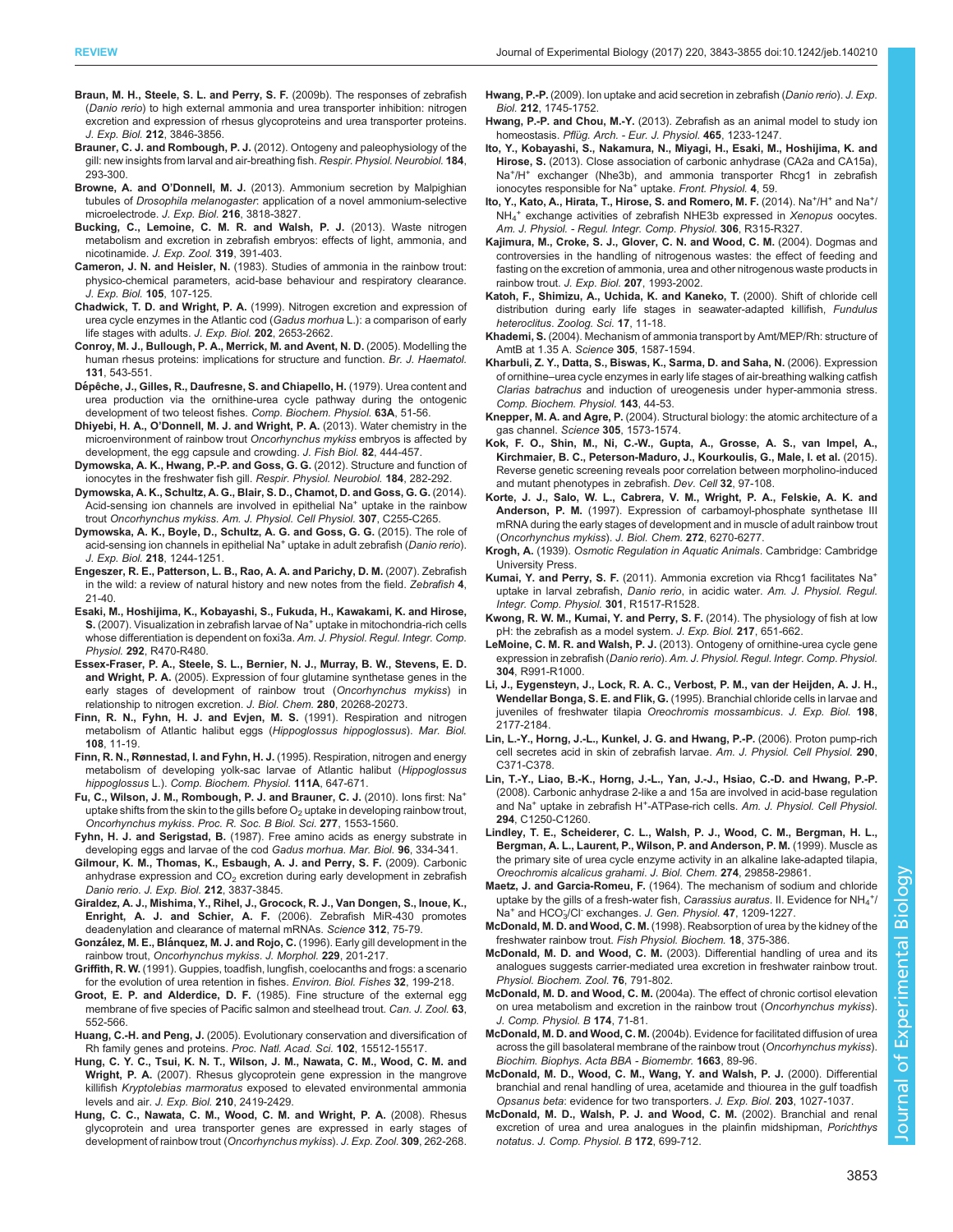<span id="page-11-0"></span>Mishima, Y. [\(2012\). Widespread roles of microRNAs during zebrafish development](http://dx.doi.org/10.1111/j.1440-169X.2011.01306.x) [and beyond: miRNA functions in zebrafish.](http://dx.doi.org/10.1111/j.1440-169X.2011.01306.x) Dev. Growth Differ. 54, 55-65.

- Mistry, A. C., Honda, S., Hirata, T., Kato, A. and Hirose, S. (2001). Eel urea transporter is localized to chloride cells and is salinity dependent. Am. J. Physiol. Regul. Integr. Comp. Physiol. 281, R1594-R1604.
- Morii, H., Nishikata, K. and Tamura, O. (1979). Ammonia and urea excretion from mudskipper fishes Periophthalamus cantonensis and Boleophthalamus pectinirostris transferred from land to water. Comp. Biochem. Physiol. 63A, 22-28.
- [Nakada, T., Westhoff, C. M., Kato, A. and Hirose, S.](http://dx.doi.org/10.1096/fj.06-6834com) (2007a). Ammonia secretion [from fish gill depends on a set of Rh glycoproteins.](http://dx.doi.org/10.1096/fj.06-6834com) FASEB J. 21, 1067-1074.
- [Nakada, T., Hoshijima, K., Esaki, M., Nagayoshi, S., Kawakami, K. and Hirose,](http://dx.doi.org/10.1152/ajpregu.00248.2007) S. [\(2007b\). Localization of ammonia transporter Rhcg1 in mitochondrion-rich cells](http://dx.doi.org/10.1152/ajpregu.00248.2007) [of yolk sac, gill, and kidney of zebrafish and its ionic strength-dependent](http://dx.doi.org/10.1152/ajpregu.00248.2007) expression. [Am. J. Physiol. Regul. Integr. Comp. Physiol.](http://dx.doi.org/10.1152/ajpregu.00248.2007) 293, R1743-R1753.
- [Nakada, T., Westhoff, C. M., Yamaguchi, Y., Hyodo, S., Li, X., Muro, T., Kato, A.,](http://dx.doi.org/10.1074/jbc.M109.052068) Nakamura, N. and Hirose, S. [\(2010\). Rhesus glycoprotein P2 \(Rhp2\) is a novel](http://dx.doi.org/10.1074/jbc.M109.052068) [member of the Rh family of ammonia transporters highly expressed in shark](http://dx.doi.org/10.1074/jbc.M109.052068) kidney. [J. Biol. Chem.](http://dx.doi.org/10.1074/jbc.M109.052068) 285, 2653-2664.
- [Nawata, C. M., Hung, C. C. Y., Tsui, T. K. N., Wilson, J. M., Wright, P. A. and](http://dx.doi.org/10.1152/physiolgenomics.00061.2007) Wood, C. M. [\(2007\). Ammonia excretion in rainbow trout \(](http://dx.doi.org/10.1152/physiolgenomics.00061.2007)Oncorhynchus mykiss): [evidence](http://dx.doi.org/10.1152/physiolgenomics.00061.2007) [for](http://dx.doi.org/10.1152/physiolgenomics.00061.2007) [Rh](http://dx.doi.org/10.1152/physiolgenomics.00061.2007) [glycoprotein](http://dx.doi.org/10.1152/physiolgenomics.00061.2007) [and](http://dx.doi.org/10.1152/physiolgenomics.00061.2007) [H](http://dx.doi.org/10.1152/physiolgenomics.00061.2007)<sup>+</sup>[-ATPase involvement.](http://dx.doi.org/10.1152/physiolgenomics.00061.2007) Physiol. Genomics 31, [463-474.](http://dx.doi.org/10.1152/physiolgenomics.00061.2007)
- [Nawata, C. M., Wood, C. M. and O](http://dx.doi.org/10.1242/jeb.038752)'Donnell, M. J. (2010a). Functional [characterization of Rhesus glycoproteins from an ammoniotelic teleost, the](http://dx.doi.org/10.1242/jeb.038752) [rainbow trout, using oocyte expression and SIET analysis.](http://dx.doi.org/10.1242/jeb.038752) J. Exp. Biol. 213, [1049-1059.](http://dx.doi.org/10.1242/jeb.038752)
- [Nawata, C. M., Hirose, S., Nakada, T., Wood, C. M. and Kato, A.](http://dx.doi.org/10.1242/jeb.044719) (2010b). Rh [glycoprotein expression is modulated in pufferfish \(](http://dx.doi.org/10.1242/jeb.044719)Takifugu rubripes) during high [environmental ammonia exposure.](http://dx.doi.org/10.1242/jeb.044719) J. Exp. Biol. 213, 3150-3160.
- [Parks, S. K., Tresguerres, M. and Goss, G. G.](http://dx.doi.org/10.1016/j.cbpc.2008.03.002) (2008). Theoretical considerations [underlying Na](http://dx.doi.org/10.1016/j.cbpc.2008.03.002)<sup>+</sup> [uptake mechanisms in freshwater fishes.](http://dx.doi.org/10.1016/j.cbpc.2008.03.002) Comp. Biochem. Physiol. 148C[, 411-418.](http://dx.doi.org/10.1016/j.cbpc.2008.03.002)
- [Pasquinelli, A. E., Reinhart, B. J., Slack, F., Martindale, M. Q., Kuroda, M. I.,](http://dx.doi.org/10.1038/35040556) Maller, B., Hayward, D. C., Ball, E. E., Degnan, B. and Müller, P. (2000). [Conservation of the sequence and temporal expression of let-7 heterochronic](http://dx.doi.org/10.1038/35040556) [regulatory RNA.](http://dx.doi.org/10.1038/35040556) Nature 408, 86-89.
- [Peterson, R. H. and Martin-Robichaud, D. J.](http://dx.doi.org/10.1139/f87-198) (1987). Permeability of the isolated Atlantic salmon (Salmo salar[\) chorion to ions as estimated by diffusion potentials.](http://dx.doi.org/10.1139/f87-198) [Can. J. Fish. Aquat. Sci.](http://dx.doi.org/10.1139/f87-198) 44, 1635-1639.
- Pilley, C. M. and Wright, P. A. (2000). The mechanisms of urea transport by early life stages of rainbow trout (Oncorhynchus mykiss). J. Exp. Biol. 203, 3199-3207.
- Rahaman-Noronha, E., O'Donnell, M. J., Pilley, C. M. and Wright, P. A. (1996). Excretion and distribution of ammonia and the influence of boundary layer acidification in embryonic rainbow trout (Oncorhynchus mykiss). J. Exp. Biol. 199, 2713-2723.
- [Randall, D. J., Wood, C. M., Perry, S. F., Bergman, H., Maloiy, G. M. O.,](http://dx.doi.org/10.1038/337165a0) Mommsen, T. P. and Wright, P. A. [\(1989\). Urea excretion as a strategy for](http://dx.doi.org/10.1038/337165a0) [survival in a fish living in a very alkaline environment.](http://dx.doi.org/10.1038/337165a0) Nature 337, 165-166.
- Rice, S. D. and Stokes, R. M. (1974). Metabolism of nitrogenous wastes in the eggs and alevins of rainbow trout, Salmo gairdneri Richardson. In The Early Life History of Fish (ed. J. H. S. Blaxter), pp. 325-337. New York: Springer-Verlag.
- Rombough, P. J. [\(1992\). Intravascular oxygen tensions in cutaneously](http://dx.doi.org/10.1016/0300-9629(92)90622-W) [respiring rainbow trout \(](http://dx.doi.org/10.1016/0300-9629(92)90622-W)Oncorhynchus mykiss) larvae. Comp. Biochem. [Physiol.](http://dx.doi.org/10.1016/0300-9629(92)90622-W) 101A, 23-27.
- Rombough, P. J. [\(1999\). The gill of fish larvae. Is it primarily a respiratory or an](http://dx.doi.org/10.1111/j.1095-8649.1999.tb01055.x) [ionoregulatory structure?](http://dx.doi.org/10.1111/j.1095-8649.1999.tb01055.x) J. Fish Biol. 55, 186-204.
- Rombough, P. (2002). Gills are needed for ionoregulation before they are needed for O2 uptake in developing zebrafish, Danio rerio. J. Exp. Biol. 205, 1787-1794.
- Rombough, P. J. [\(2007\). The functional ontogeny of the teleost gill: Which comes](http://dx.doi.org/10.1016/j.cbpa.2007.03.007) [first, gas or ion exchange?](http://dx.doi.org/10.1016/j.cbpa.2007.03.007) Comp. Biochem. Physiol. 148A, 732-742.
- Rombough, P. J. and Moroz, B. M. (1990). The scaling and potential importance of cutaneous and branchial surfaces in respiratory gas exchange in young chinook salmon (Oncorhynchus tshawytscha). J. Exp. Biol. 154, 1-12.
- Rombough, P. J. and Moroz, B. M. (1997). The scaling and potential importance of cutaneous and branchial surfaces in respiratory gas exchange in larval and juvenile walleye Stizostedion vitreum. J. Exp. Biol. 200, 2459-2468.
- [Rønnestad, I., Finn, R. N., Groot, E. P. and Fyhn, H. J.](http://dx.doi.org/10.3354/meps088195) (1992a). Utilization of free [amino acids related to energy metabolism of developing eggs and larvae of lemon](http://dx.doi.org/10.3354/meps088195) sole Microstomus kitt [reared in the laboratory.](http://dx.doi.org/10.3354/meps088195) Mar. Ecol. Prog. Ser. 88, 195-205.
- [Rønnestad, I., Fyhn, H. J. and Gravingen, K.](http://dx.doi.org/10.1007/BF00357249) (1992b). The importance of free [amino acids to the energy metabolism of eggs and larvae of turbot \(](http://dx.doi.org/10.1007/BF00357249)Scophthalmus maximus). Mar. Biol. 114[, 517-525.](http://dx.doi.org/10.1007/BF00357249)
- [Rønnestad, I., Thorsen, A. and Finn, R. N.](http://dx.doi.org/10.1016/S0044-8486(99)00082-4) (1999). Fish larval nutrition: a review of [recent advances in the roles of amino acids.](http://dx.doi.org/10.1016/S0044-8486(99)00082-4) Aquaculture 177, 201-216.
- Rossi, A., Kontarakis, Z., Gerri, C., Nolte, H., Hölper, S., Krüger, M. and Stainier, D. Y. R. [\(2015\). Genetic compensation induced by deleterious mutations but not](http://dx.doi.org/10.1038/nature14580) [gene knockdowns.](http://dx.doi.org/10.1038/nature14580) Nature 524, 230-233.
- [Sashaw, J., Nawata, C. M., Thompson, S., Wood, C. M. and Wright, P. A.](http://dx.doi.org/10.1016/j.aquatox.2009.11.012) (2010). [Rhesus glycoprotein and urea transporter genes in rainbow trout embryos are](http://dx.doi.org/10.1016/j.aquatox.2009.11.012)

[upregulated in response to alkaline water \(pH 9.7\) but not elevated water](http://dx.doi.org/10.1016/j.aquatox.2009.11.012) ammonia. [Aquat. Toxicol.](http://dx.doi.org/10.1016/j.aquatox.2009.11.012) 96, 308-313.

- Sayer, M. D. J. and Davenport, J. [\(1987\). The relative importance of the gills to](http://dx.doi.org/10.1111/j.1095-8649.1987.tb05258.x) [ammonia and urea excretion in five seawater and one freshwater teleost species.](http://dx.doi.org/10.1111/j.1095-8649.1987.tb05258.x) [J. Fish Biol.](http://dx.doi.org/10.1111/j.1095-8649.1987.tb05258.x) 31, 561-570.
- Shayakul, C., Clé[mencon, B. and Hediger, M. A.](http://dx.doi.org/10.1016/j.mam.2012.12.003) (2013). The urea transporter [family \(SLC14\): physiological, pathological and structural aspects.](http://dx.doi.org/10.1016/j.mam.2012.12.003) Mol. Aspects Med. 34[, 313-322.](http://dx.doi.org/10.1016/j.mam.2012.12.003)
- [Shih, T.-H., Horng, J.-L., Hwang, P.-P. and Lin, L.-Y.](http://dx.doi.org/10.1152/ajpcell.00255.2008) (2008). Ammonia excretion by the skin of zebrafish (Danio rerio) larvae. [Am. J. Physiol. Cell Physiol.](http://dx.doi.org/10.1152/ajpcell.00255.2008) 295, [C1625-C1632.](http://dx.doi.org/10.1152/ajpcell.00255.2008)
- [Shih, T.-H., Horng, J.-L., Liu, S.-T., Hwang, P.-P. and Lin, L.-Y.](http://dx.doi.org/10.1152/ajpregu.00318.2011) (2012). Rhcg1 and [NHE3b are involved in ammonium-dependent sodium uptake by zebrafish larvae](http://dx.doi.org/10.1152/ajpregu.00318.2011) acclimated to low-sodium water. [Am. J. Physiol. Regul. Integr. Comp. Physiol.](http://dx.doi.org/10.1152/ajpregu.00318.2011) 302[, R84-R93.](http://dx.doi.org/10.1152/ajpregu.00318.2011)
- [Shih, T.-H., Horng, J.-L., Lai, Y.-T. and Lin, L.-Y.](http://dx.doi.org/10.1152/ajpregu.00550.2012) (2013). Rhcg1 and Rhbg mediate [ammonia excretion by ionocytes and keratinocytes in the skin of zebrafish larvae:](http://dx.doi.org/10.1152/ajpregu.00550.2012) [H](http://dx.doi.org/10.1152/ajpregu.00550.2012)<sup>+</sup>-ATPase-linked active ammonia excretion by ionocytes. Am. J. Physiol. Regul. [Integr. Comp. Physiol.](http://dx.doi.org/10.1152/ajpregu.00550.2012) 304, R1130-R1138.
- [Sinha, A. K., Liew, H. J., Nawata, C. M., Blust, R., Wood, C. M. and De Boeck, G.](http://dx.doi.org/10.1242/jeb.084574) [\(2013\).](http://dx.doi.org/10.1242/jeb.084574) [Modulation](http://dx.doi.org/10.1242/jeb.084574) [of](http://dx.doi.org/10.1242/jeb.084574) [Rh](http://dx.doi.org/10.1242/jeb.084574) [glycoproteins,](http://dx.doi.org/10.1242/jeb.084574) [ammonia](http://dx.doi.org/10.1242/jeb.084574) [excretion](http://dx.doi.org/10.1242/jeb.084574) [and](http://dx.doi.org/10.1242/jeb.084574) [Na](http://dx.doi.org/10.1242/jeb.084574)<sup>+</sup> [fluxes in](http://dx.doi.org/10.1242/jeb.084574) [three freshwater teleosts when exposed chronically to high environmental](http://dx.doi.org/10.1242/jeb.084574) ammonia. J. Exp. Biol. 216[, 2917-2930.](http://dx.doi.org/10.1242/jeb.084574)
- Smith, H. W. (1929). The excretion of ammonia and urea by the gills of fish. J. Biol. Chem. 81, 727-742.
- Smith, C. P. and Wright, P. A. (1999). Molecular characterization of an elasmobranch urea transporter. Am. J. Physiol. Regul. Integr. Comp. Physiol. 276, R622-R626.
- Steele, S. L., Chadwick, T. D. and Wright, P. A. (2001). Ammonia detoxification and localization of urea cycle enzyme activity in embryos of the rainbow trout (Oncorhynchus mykiss) in relation to early tolerance to high environmental ammonia levels. J. Exp. Biol. 204, 2145-2154.
- [Terjesen, B. F., Mangor-Jensen, A. and Fyhn, H. J.](http://dx.doi.org/10.1023/A:1007748424295) (1998). Ammonia dynamics in [relation to hatching in Atlantic halibut \(](http://dx.doi.org/10.1023/A:1007748424295)Hippoglossus hippoglossus L.). Fish [Physiol. Biochem.](http://dx.doi.org/10.1023/A:1007748424295) 18, 189-201.
- [Terjesen, B. F., Rønnestad, I., Norgberg, B. and Anderson, P. M.](http://dx.doi.org/10.1016/S0305-0491(00)00221-2) (2000). [Detection and basic properties of carbamoyl phosphate synthetase III during](http://dx.doi.org/10.1016/S0305-0491(00)00221-2) [teleost ontogeny: a case study in the Atlantic halibut \(](http://dx.doi.org/10.1016/S0305-0491(00)00221-2)Hippoglossus hippoglossus L.). [Comp. Biochem. Physiol. B](http://dx.doi.org/10.1016/S0305-0491(00)00221-2) 126, 521-535.
- Terjesen, B. F., Chadwick, T. D., Verreth, J. A. J., Ronnestad, I. and Wright, P. A. (2001). Pathways for urea production during early life of an air-breathing teleost, the African catfish Clarias Gariepinus Burchell. J. Exp. Biol. 204, 2155-2165.
- [Terjesen, B. F., Finn, R. N., Norberg, B. and Rønnestad, I.](http://dx.doi.org/10.1016/S1095-6433(01)00496-2) (2002). Kinetics and [fates of ammonia, urea, and uric acid during oocyte maturation and ontogeny of](http://dx.doi.org/10.1016/S1095-6433(01)00496-2) the Atlantic halibut ([Hippoglossus hippoglossus](http://dx.doi.org/10.1016/S1095-6433(01)00496-2) L.). Comp. Biochem. Physiol. A 131[, 443-455.](http://dx.doi.org/10.1016/S1095-6433(01)00496-2)
- [Tsui, T. K. N., Hung, C. Y. C., Nawata, C. M., Wilson, J. M., Wright, P. A. and](http://dx.doi.org/10.1242/jeb.021899) Wood, C. M. [\(2009\). Ammonia transport in cultured gill epithelium of freshwater](http://dx.doi.org/10.1242/jeb.021899) [rainbow trout: the importance of Rhesus glycoproteins and the presence of an](http://dx.doi.org/10.1242/jeb.021899) [apical Na](http://dx.doi.org/10.1242/jeb.021899)<sup>[+](http://dx.doi.org/10.1242/jeb.021899)</sup>/NH<sub>4</sub><sup>+</sup> [exchange complex.](http://dx.doi.org/10.1242/jeb.021899) J. Exp. Biol. 212, 878-892.
- van der Meeren, T. [\(1991\). Algae as first food for cod larvae,](http://dx.doi.org/10.1111/j.1095-8649.1991.tb04358.x) Gadus morhua L.: filter [feeding or ingestion by accident?](http://dx.doi.org/10.1111/j.1095-8649.1991.tb04358.x) J. Fish Biol. 39, 225-237.
- [Varsamos, S., Diaz, J. P., Charmantier, G., Blasco, C., Connes, R. and Flik, G.](http://dx.doi.org/10.1007/s00429-002-0231-3) [\(2002\). Location and morphology of chloride cells during the post-embryonic](http://dx.doi.org/10.1007/s00429-002-0231-3) [development of the european sea bass,](http://dx.doi.org/10.1007/s00429-002-0231-3) Dicentrarchus labrax. Anat. Embryol. (Berl.) 205[, 203-213.](http://dx.doi.org/10.1007/s00429-002-0231-3)
- [Varsamos, S., Nebel, C. and Charmantier, G.](http://dx.doi.org/10.1016/j.cbpb.2005.01.013) (2005). Ontogeny of osmoregulation [in postembryonic fish: a review.](http://dx.doi.org/10.1016/j.cbpb.2005.01.013) Comp. Biochem. Physiol. A 141, 401-429.
- Walsh, P. J., Heitz, M. J., Campbell, C. E., Cooper, G. J., Medina, M., Wang, Y. S., Goss, G. G., Vincek, V., Wood, C. M. and Smith, C. P. (2000). Molecular characterization of a urea transporter in the gill of the gulf toadfish (Opsanus beta). J. Exp. Biol. 203, 2357-2364.
- Walsh, P. J., Grosell, M., Goss, G. G., Bergman, H. L., Bergman, A. N., Wilson, P., Laurent, P., Alper, S. L., Smith, C. P., Kamunde, C. et al. (2001a). Physiological and molecular characterization of urea transport by the gills of the Lake Magadi tilapia (Alcolapia grahami). J. Exp. Biol. 204, 509-520.
- [Walsh, P. J., Wang, Y. S., Campbell, C. E., De Boeck, G. and Wood, C. M.](http://dx.doi.org/10.1007/s002270100639) [\(2001b\). Patterns of nitrogenous waste excretion and gill urea transporter mRNA](http://dx.doi.org/10.1007/s002270100639) [expression in several species of marine fish.](http://dx.doi.org/10.1007/s002270100639) Mar. Biol. 139, 839-844.
- Wang, Y., Heigenhauser, G. J. and Wood, C. M. (1996). Ammonia movement and distribution after exercise across white muscle cell membranes in rainbow trout. Am. J. Physiol. - Regul. Integr. Comp. Physiol. 271, R738-R750.
- [Weihrauch, D., Wilkie, M. P. and Walsh, P. J.](http://dx.doi.org/10.1242/jeb.036103) (2009). Ammonia and urea [transporters in gills of fish and aquatic crustaceans.](http://dx.doi.org/10.1242/jeb.036103) J. Exp. Biol. 212, 2879-2879.
- Wells, P. R. and Pinder, A. W. (1996a). The respiratory development of Atlantic salmon I. Morphometry of gills, yolk sac and body surface. J. Exp. Biol. 199, 2725-2736.
- Wells, P. R. and Pinder, A. W. (1996b). The respiratory development of Atlantic salmon II. Partitioning of oxygen uptake among gills, yolk sac and body surfaces J. Exp. Biol. 199, 2737-2744.